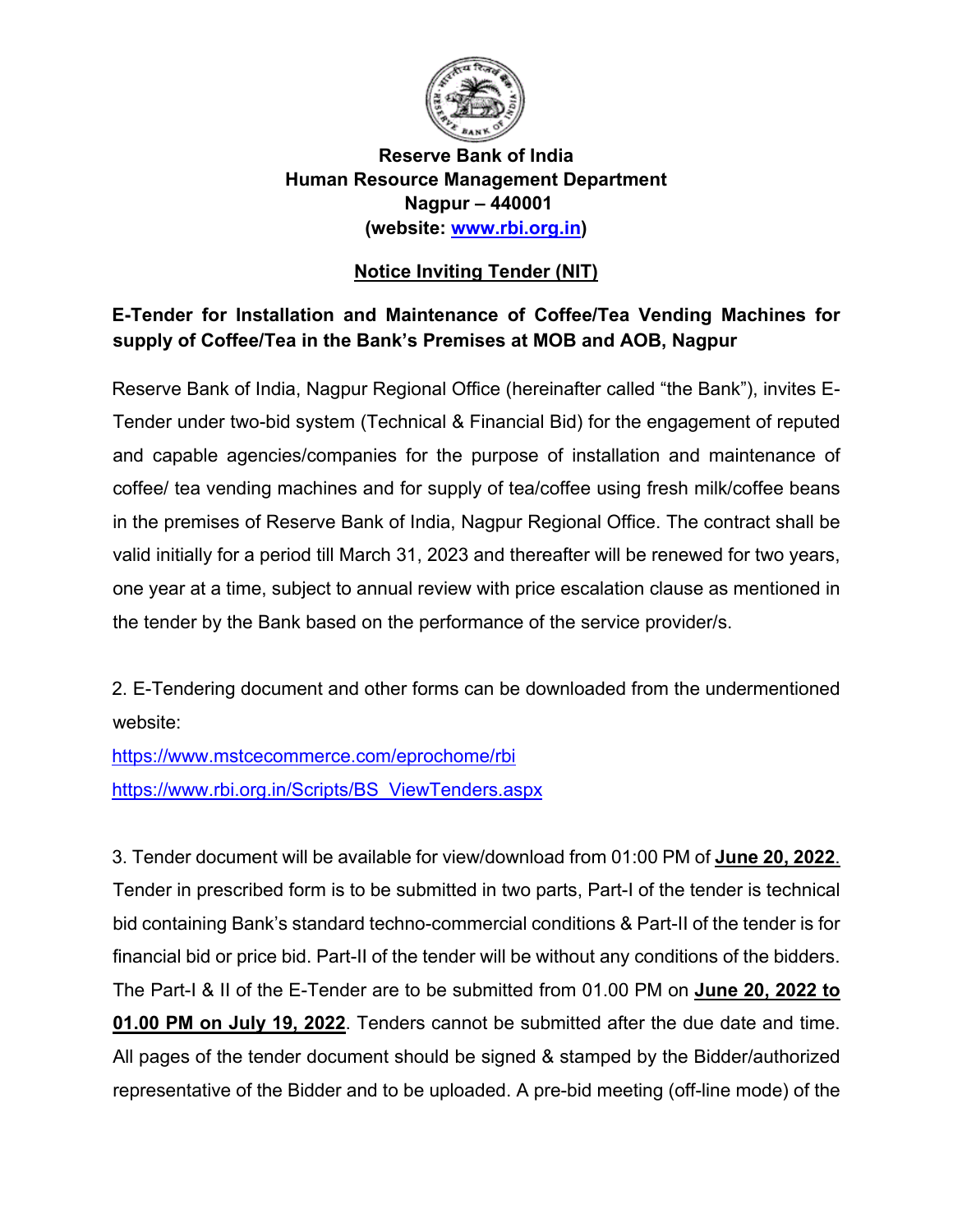intending bidders will be held on **July 05, 2022 at 11.30 AM** at Reserve Bank of India, Nagpur. Part-I of the tenders will be opened at 03:00 PM on **July 19, 2022**. Part-II of the tender of the eligible bidders will be opened on a subsequent date which will be advised to the bidders in advance.

4. The service is estimated to cost ₹18.00 lakh annually (subject to emerging Covid Pandemic situation). The EMD of amount ₹36,000/- (Rupees Thirty Six Thousand Only) is to be paid through NEFT/D.D.in favour of Reserve Bank of India, Nagpur/ an irrevocable Bank Guarantee issued by a scheduled Bank in the Bank's standard proforma which is available in the tender form (Annexure-VII) on or before **July 19, 2022 till 1:00 PM**. Proof of payment has to be submitted along with the techno-commercial Bid.

5. After examination of the Part-I and related documents, if any of the tenderer is not found to possess the required eligibility, their tenders will not be accepted by the Bank for further processing and their financial bid (Part-II of the tender) will not be opened. If any tenderer is not found to possess the required eligibility for participating in the tendering process at any point of time and/or banker's report are found unsatisfactory, the Bank reserves the right to reject his offer even after opening of Part-II of the tender. The Bank is not bound to assign any reason/s thereof.

6. The Bank is not bound to accept the lowest tender and reserves the right to accept either in full or in part any tender. The Bank also reserves the right to reject all the tenders without assigning any reason thereof.

7. Any amendment(s) / corrigendum / clarifications with respect to this tender shall be uploaded on the RBI website. The tenderer should regularly check the above website / portal for any amendment / corrigendum / clarification on the above website.

> **Regional Director Reserve Bank of India Regional Office Nagpur**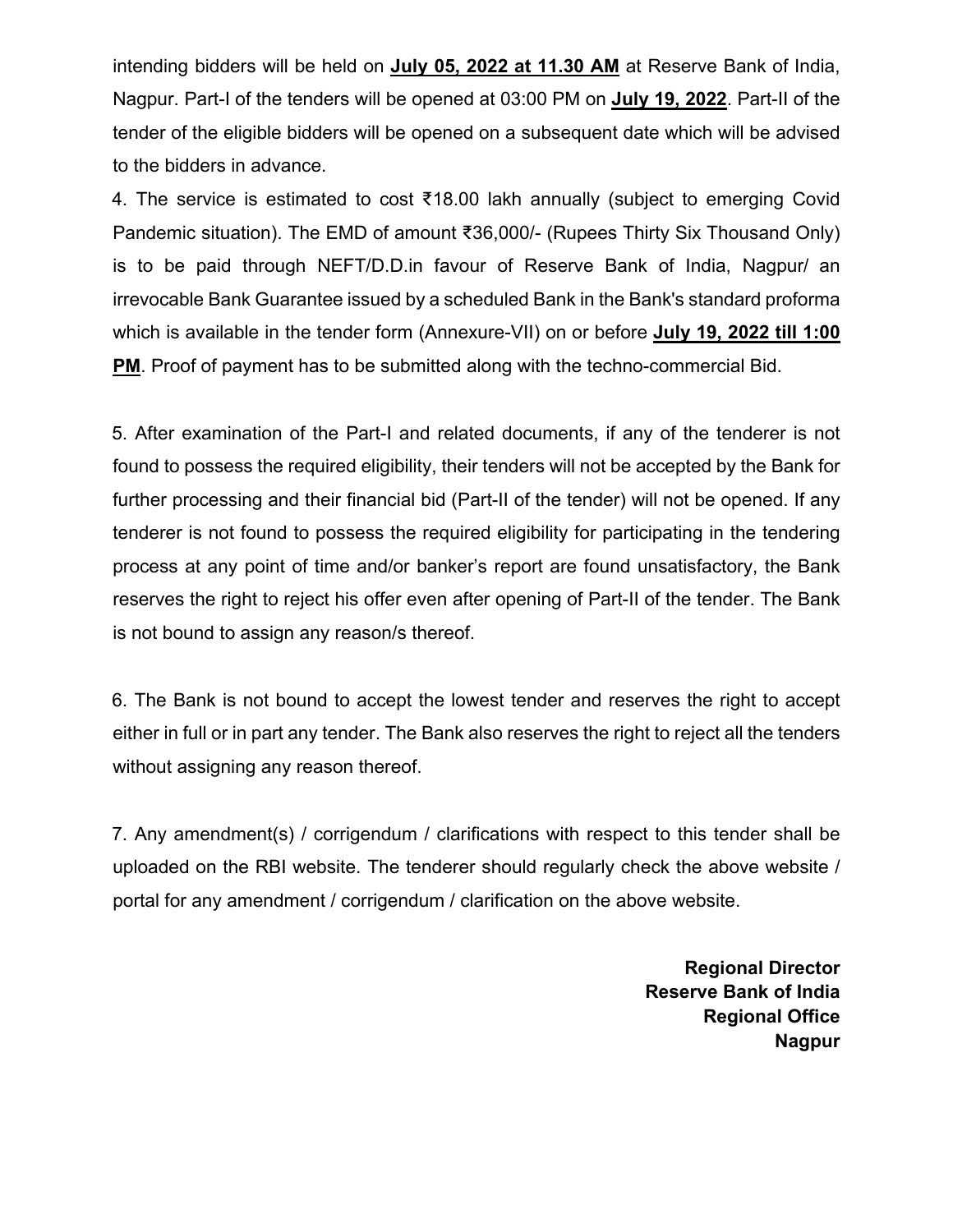

# **Reserve Bank of India Regional Office Nagpur**

## **E-TENDER FOR**

### **INSTALLATION AND MAINTENANCE OF COFFEE/TEA VENDING MACHINES FOR SUPPLY OF COFFEE/TEA IN THE BANK'S PREMISES AT RBI, MOB/AOB, NAGPUR**

**RBI/Nagpur/HRMD/17/22-23/ET/152**

## **Reserve Bank of India, Regional Office Human Resource Management Department Main Office Building, Nagpur-440001**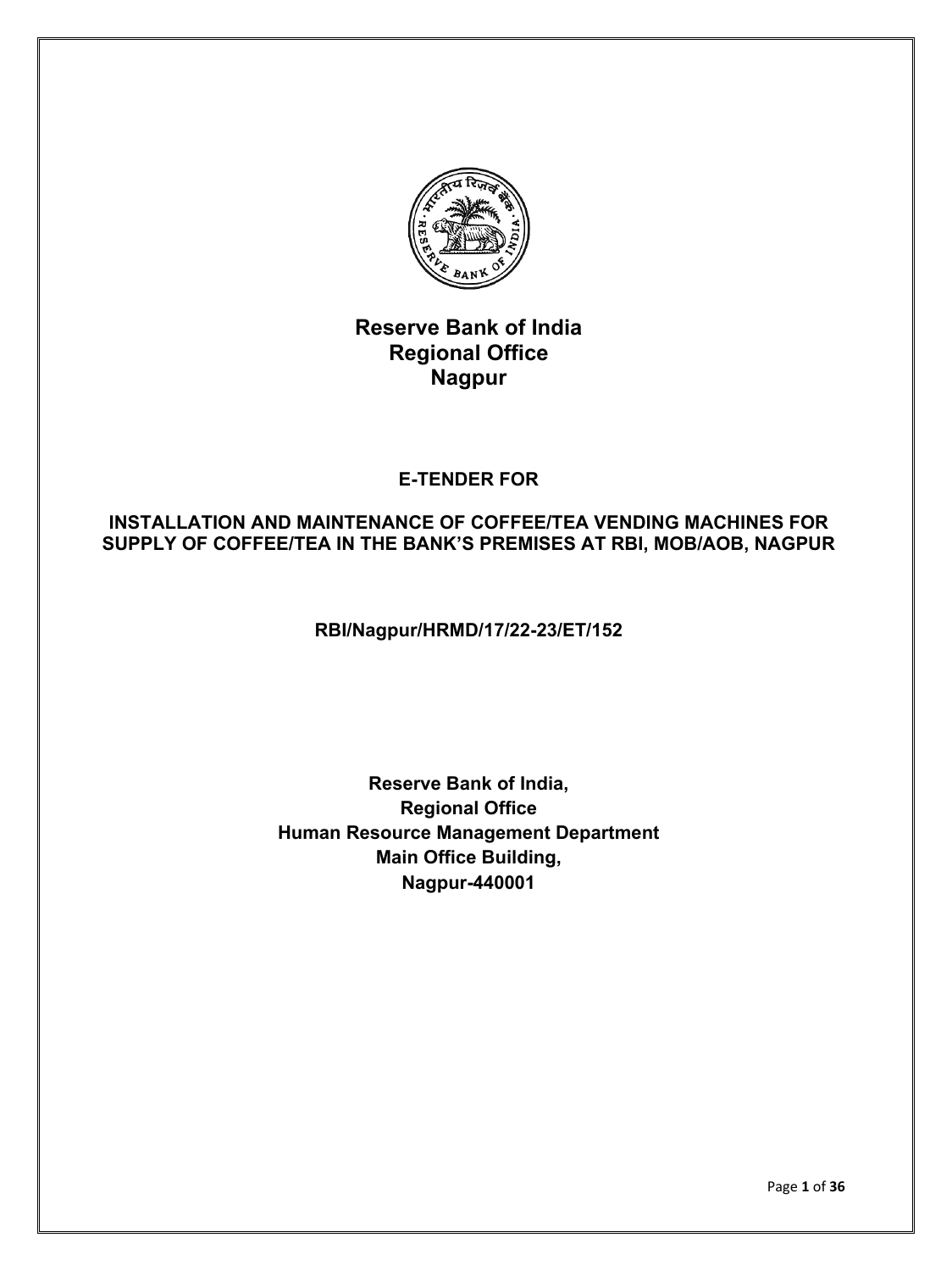#### **Disclaimer**

Reserve Bank of India, Human Resource Management Department, Nagpur, (the Bank) has prepared this tender document. This tender has been issued, as per the terms and conditions set out in this tender and any other terms and conditions related to such information.

The purpose of this tender is to provide the requirements of the Bank to all the interested parties for submitting their bid. While the Bank has taken due care in the preparation of the information contained herein, the Bank does not claim that the information is exhaustive. Respondents to this tender are required to make their own inquiries and they should not rely solely on the information in the tender. The Bank is not responsible, if no due diligence is carried out by the respondents. This tender is neither an agreement, nor an invitation to perform work of any kind to any party.

The Bank reserves the right of not proceeding with this tender, to alter the timetable reflected in this document or to change the process or procedure to be applied. It also reserves the right of declining to discuss the tender further with any respondent.

No reimbursement of cost of any type or on any account will be paid to persons or entities submitting their bid.

> **Regional Director Reserve Bank of India Regional Office Nagpur**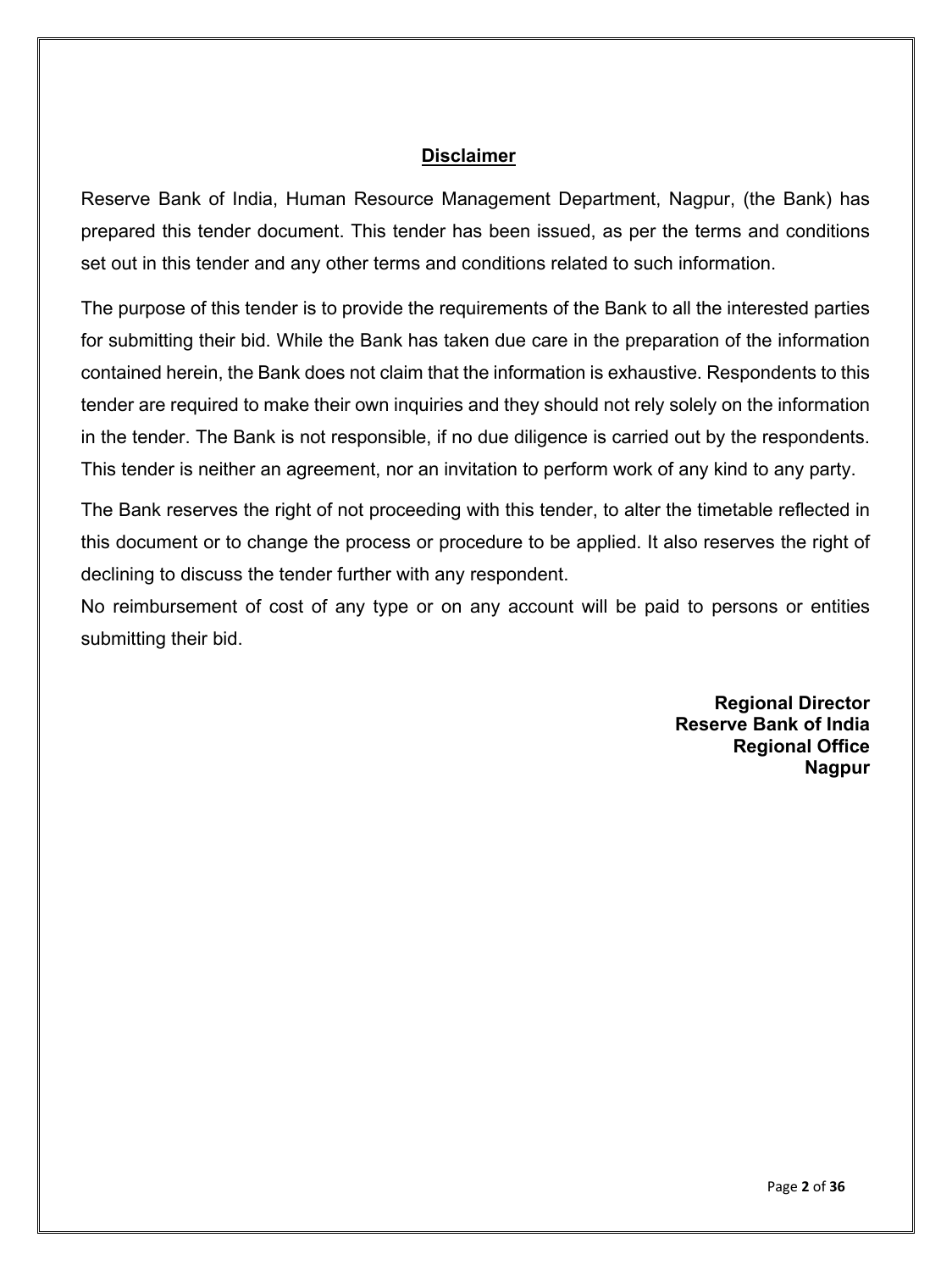### **Reserve Bank of India Human Resource Management Department Nagpur – 440001 (website: [www.rbi.org.in\)](https://www.rbi.org.in/)**

### **Notice Inviting Tender (NIT)**

### **E-Tender for Installation and Maintenance of Coffee/Tea Vending Machines for supply of Coffee/Tea in the Bank's Premises at MOB and AOB, Nagpur**

Reserve Bank of India, Nagpur Regional Office (hereinafter called "the Bank"), invites E-Tender under two-bid system (Technical & Financial Bid) for the engagement of reputed and capable agencies/companies for the purpose of installation and maintenance of coffee/ tea vending machines and for supply of tea/coffee using fresh milk/coffee beans in the premises of Reserve Bank of India, Nagpur Regional Office. The contract shall be valid initially for a period till March 31, 2023 and thereafter will be renewed for two years, one year at a time, subject to annual review with price escalation clause as mentioned in the tender by the Bank based on the performance of the service provider/s.

2. E-Tendering document and other forms can be downloaded from the undermentioned website:

<https://www.mstcecommerce.com/eprochome/rbi> [https://www.rbi.org.in/Scripts/BS\\_ViewTenders.aspx](https://www.rbi.org.in/Scripts/BS_ViewTenders.aspx)

3. Tender document will be available for view/download from 01:00 PM of **June 20, 2022**. Tender in prescribed form is to be submitted in two parts, Part-I of the tender is technical bid containing Bank's standard techno-commercial conditions & Part-II of the tender is for financial bid or price bid. Part-II of the tender will be without any conditions of the bidders. The Part-I & II of the E-Tender are to be submitted from 01.00 PM on **June 20, 2022 to 01.00 PM on July 19, 2022**. Tenders cannot be submitted after the due date and time. All pages of the tender document should be signed & stamped by the Bidder/authorized representative of the Bidder and to be uploaded. A pre-bid meeting (off-line mode) of the intending bidders will be held on **July 05, 2022 at 11.30 AM** at Reserve Bank of India, Nagpur. Part-I of the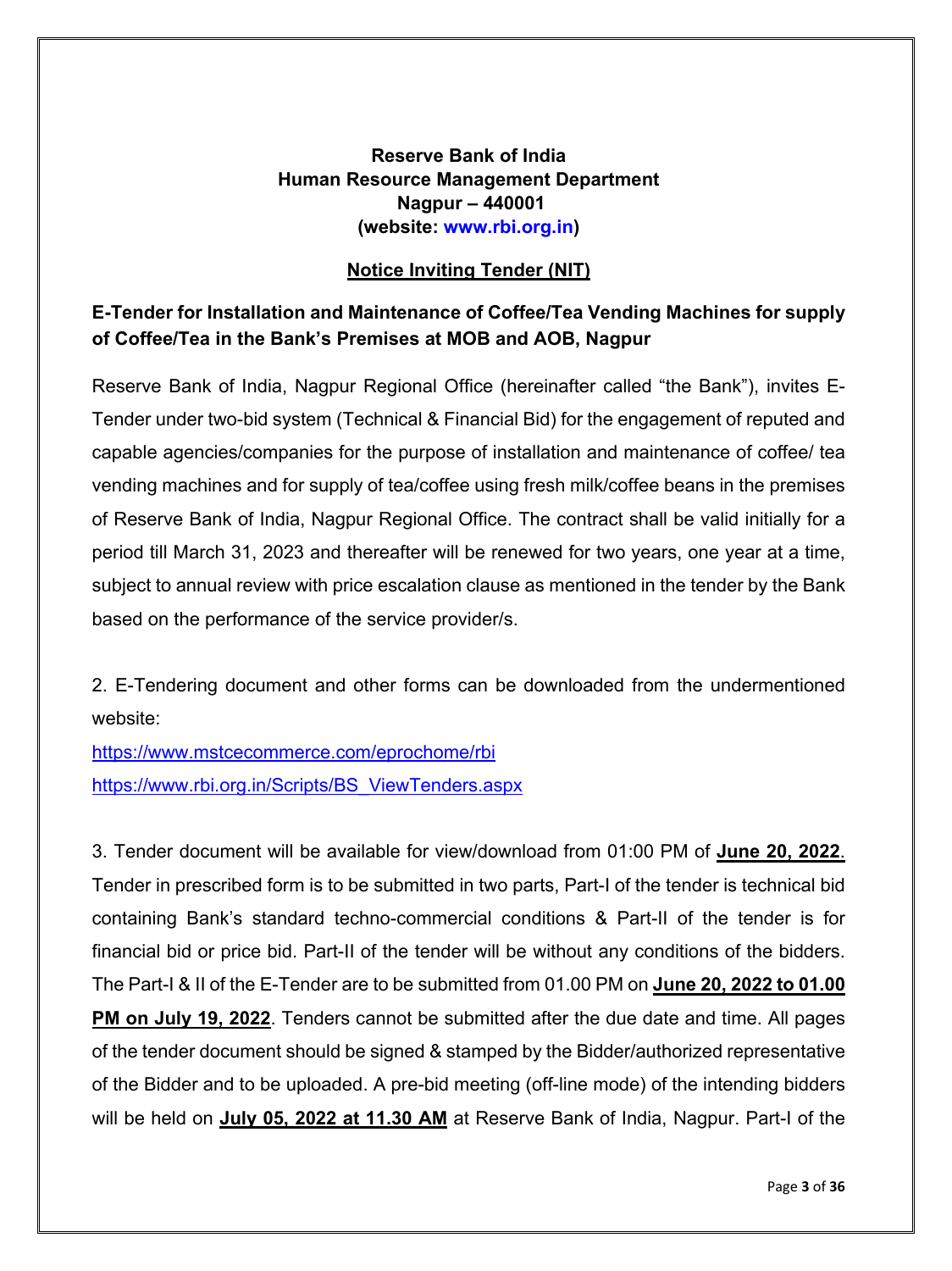tenders will be opened at 03:00 PM on **July 19, 2022**. Part-II of the tender of the eligible bidders will be opened on a subsequent date which will be advised to the bidders in advance. 4. The service is estimated to cost ₹18.00 lakh annually (subject to emerging Covid Pandemic situation). The EMD of amount ₹36,000/- (Rupees Thirty Six Thousand Only) is to be paid through NEFT/D.D.in favour of Reserve Bank of India, Nagpur/ an irrevocable Bank Guarantee issued by a scheduled Bank in the Bank's standard proforma which is available in the tender form [\(Annexure-VII\)](#page-35-0) on or before **July 19, 2022 till 1:00 PM**. Proof of payment has to be submitted along with the techno-commercial Bid.

5. After examination of the Part-I and related documents, if any of the tenderer is not found to possess the required eligibility, their tenders will not be accepted by the Bank for further processing and their financial bid (Part-II of the tender) will not be opened. If any tenderer is not found to possess the required eligibility for participating in the tendering process at any point of time and/or banker's report are found unsatisfactory, the Bank reserves the right to reject his offer even after opening of Part-II of the tender. The Bank is not bound to assign any reason/s thereof.

6. The Bank is not bound to accept the lowest tender and reserves the right to accept either in full or in part any tender. The Bank also reserves the right to reject all the tenders without assigning any reason thereof.

7. Any amendment(s) / corrigendum / clarifications with respect to this tender shall be uploaded on the RBI website. The tenderer should regularly check the above website / portal for any amendment / corrigendum / clarification on the above website.

> **Regional Director Reserve Bank of India Regional Office Nagpur**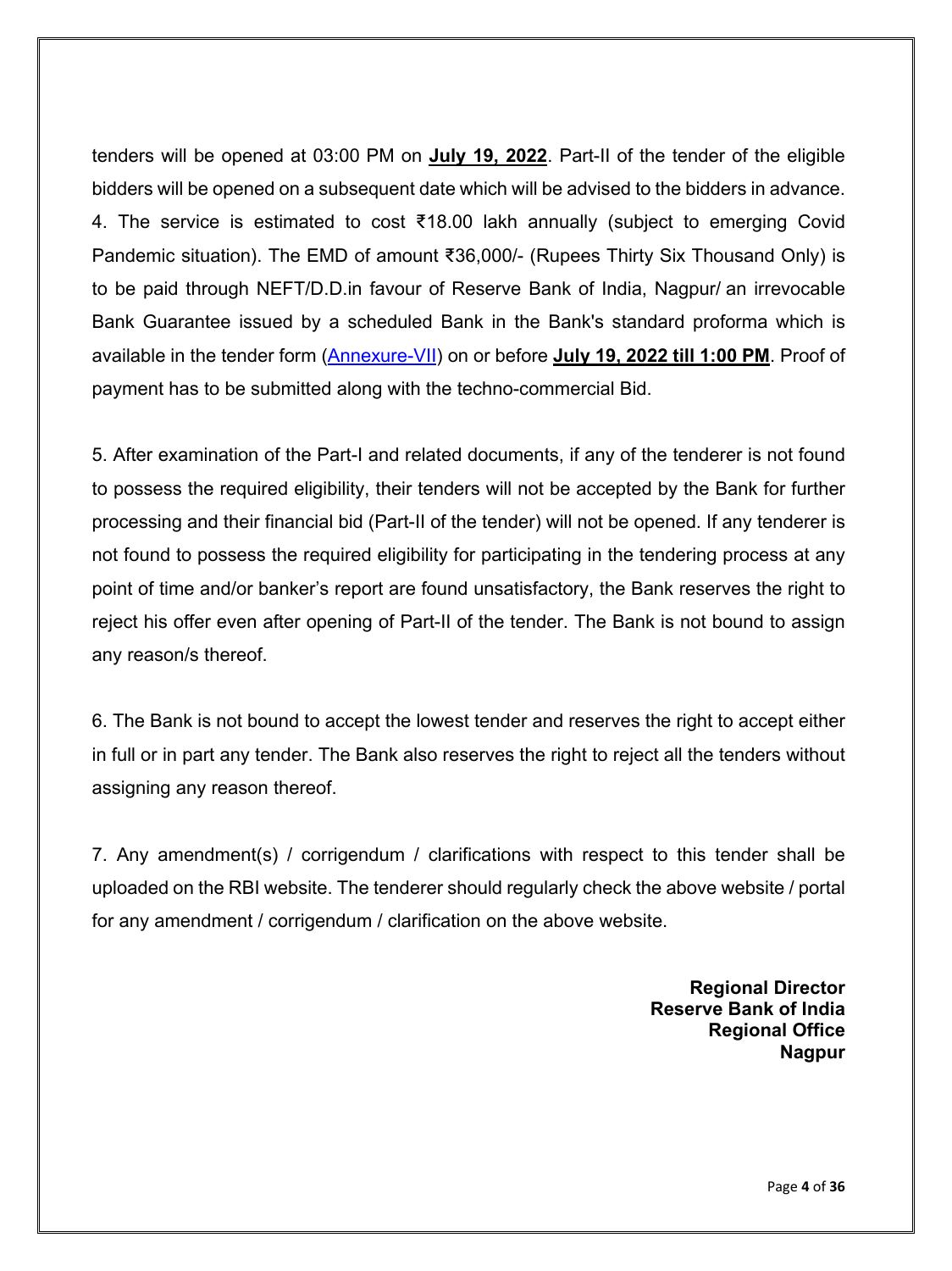# **SCHEDULE OF TENDER (SOT)**

| $\mathbf 1$     | E-Tender no                                                          | RBI/Nagpur/HRMD/17/22-23/ET/152                                                                                       |
|-----------------|----------------------------------------------------------------------|-----------------------------------------------------------------------------------------------------------------------|
| $\overline{2}$  | <b>Estimated value of contract</b>                                   | ₹18.00 lakh                                                                                                           |
| $\mathbf{3}$    | Mode of Tender                                                       | e-Procurement System                                                                                                  |
|                 |                                                                      | Online Part I – Technical Bid and Part II -<br>Financial Bid through<br>www.mstcecommerce.com/eprochome/rbi)          |
| 4               | Date of Notice Inviting Tender (NIT)<br>available for view/ download | 01:00 PM on June 20, 2022                                                                                             |
| 5               | Pre-Bid meeting                                                      | 11:30 AM on July 05, 2022 at RBI, Nagpur                                                                              |
| $6\phantom{1}6$ | Earnest Money Deposit (EMD) through<br><b>NEFT</b>                   | ₹36,000/- (Rupees Thirty Six Thousand Only)                                                                           |
|                 |                                                                      | Account Details for deposit of EMD:                                                                                   |
|                 |                                                                      | Beneficiary Name- Reserve Bank of India,                                                                              |
|                 |                                                                      | Nagpur                                                                                                                |
|                 |                                                                      | IFSC: RBIS0NGPA01 (5th and 10th digit is                                                                              |
|                 |                                                                      | zero)<br>Account No: 8714295                                                                                          |
|                 |                                                                      |                                                                                                                       |
| $\overline{7}$  | Last date of submission of EMD                                       | July 19, 2022 till 1:00 PM                                                                                            |
| 8               | Date of Starting of e-Tender for                                     | 01:00 PM on June 20, 2022                                                                                             |
|                 | submission of online Technical Bid and                               |                                                                                                                       |
|                 | Financial Bid at<br>www.mstcecommerce.com/eprochome/rbi              |                                                                                                                       |
| 9               | Date of closing of online e-tender for                               | 01:00 PM on July 19, 2022                                                                                             |
|                 | submission of Technical Bid and Financial                            |                                                                                                                       |
|                 | Bid.                                                                 |                                                                                                                       |
| 10              | Date & time of opening of Part-I (i.e.<br>Technical Bid)             | 03:00 PM on July 19, 2022                                                                                             |
| 11              | Part-II Financial Bid: Date of opening of<br>Part II                 | Part-II Financial bid will be opened<br>electronically of only those bidder(s) whose                                  |
|                 |                                                                      | Part I: Technical Bid is found acceptable by<br>the Bank.                                                             |
|                 |                                                                      | Such bidder(s) will be advised date of<br>opening of Part II: Financial bid, through valid<br>email provided by them. |
| 12              | <b>Transaction fees</b>                                              | As per MSTC Norms                                                                                                     |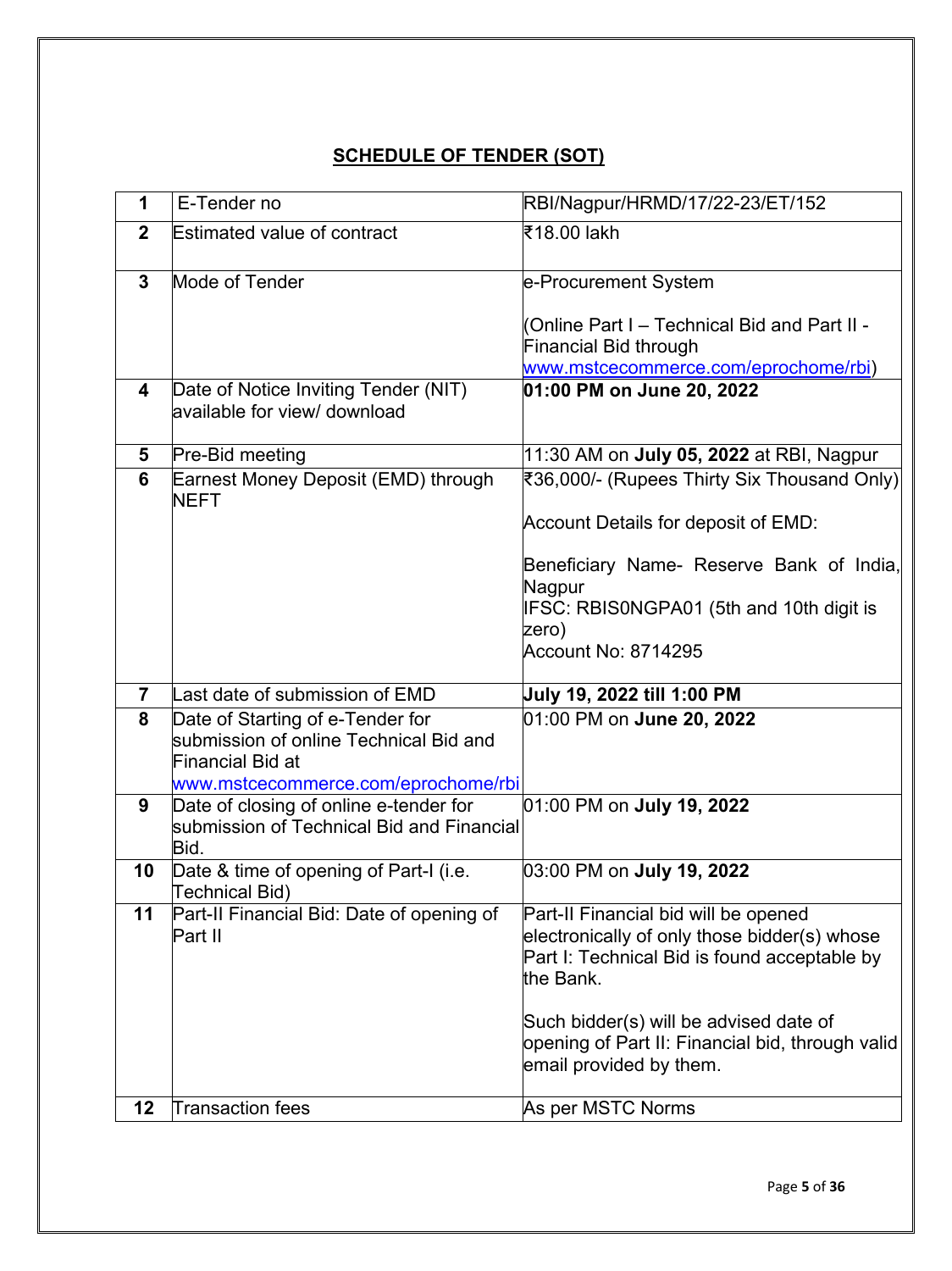# **Section I**

# **E-tender Procedure and Important Instructions**

This is an e-procurement event of Reserve Bank of India, Nagpur. The e-procurement service provider is MSTC Limited.

You are requested to read and understand the Notice Inviting Tender and subsequent Corrigendum, if any, before submitting your tender online.

### 1. **Process of E-tender:**

**Registration:** The process involves vendor's registration with MSTC e-procurement portal which is free of cost. Only after registration, the vendor(s) can submit his/their bids electronically. Electronic Bidding for submission of technical bid as well as financial bid will be done over the internet. The vendor should possess Class III signing type digital certificate. Vendors are to make their own arrangement for bidding from a P.C. connected with Internet. MSTC/RBI, Nagpur is not responsible for making such arrangement. (Bids will not be recorded without Digital Signature).

Vendors are required to register themselves online with **[www.mstcecommerce.com](https://www.mstcecommerce.com/)**  $\rightarrow$  e-Procurement  $\rightarrow$  PSU / Govt. Depts  $\rightarrow$  RBI. Register as Vendor by filling up details and creating own user id and password $\rightarrow$  Submit.

Vendors will receive a system generated mail confirming their registration in their email which has been provided while filling the registration form.

In case of any clarification, please contact officials of MSTC, whose contact details are mentioned hereunder:

| <b>Contact Details</b>                                                                            |                                   |  |
|---------------------------------------------------------------------------------------------------|-----------------------------------|--|
| <b>MSTC Limited</b>                                                                               |                                   |  |
| Details of MSTC officials in case of any technical clarifications in tenders for RBI<br>officials |                                   |  |
| Mr. Tanmoy Sarkar, Deputy Manager                                                                 | Ms. Rupali Pandey, Deputy Manager |  |
| Mobile no. - 8349894664                                                                           | Mobile no.-9458704037             |  |
| Email id-tsarkar@mstcindia.co.in                                                                  | Email id-rpandey@mstcindia.co.in  |  |
|                                                                                                   |                                   |  |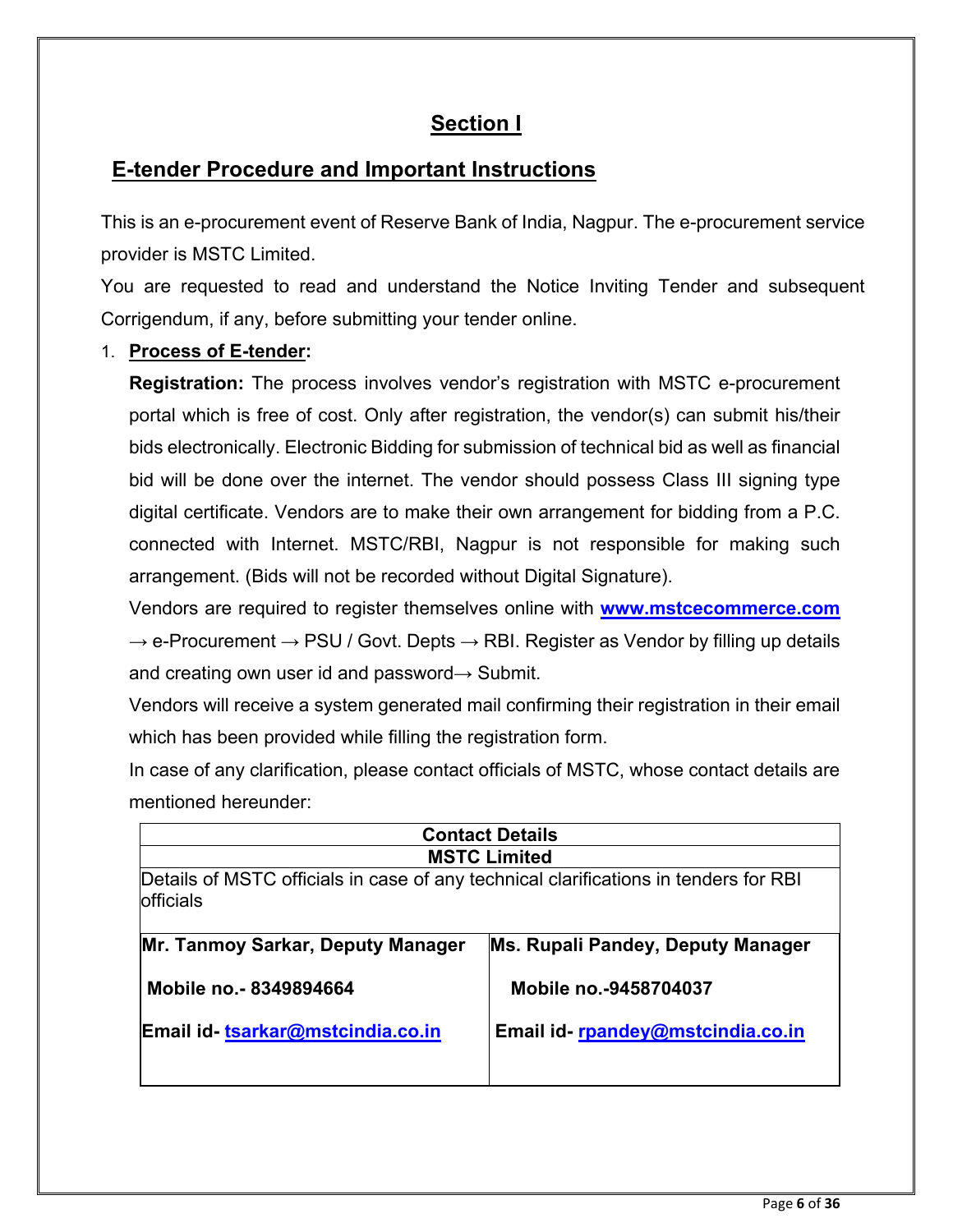## **2. System Requirement:**

(i) Windows XP-SP3 & above/Windows 7/8/10 Operating System

- (ii) IE-7 and above Internet browser
- (iii) Signing type digital signature
- (iv) JRE 7 update 9 and above software to be downloaded and installed in the system

(v) To disable "Protected Mode" for DSC to appear in the signer box following settings may be applied.

Tools => Internet Options =>Security => Disable protected Mode If enabled- i.e., Remove the tick from the tick box mentioning "Enable Protected Mode".

Other Settings: Tools => Internet Options => General => Click On Settings under "browsing history/ Delete Browsing History" => Temporary Internet Files => Activate "Every time I Visit the Webpage".

(vi) To enable ALL active X controls and disable 'use pop up blocker' under Tools→ Internet

Options→ custom level (Please run IE settings from the page [www.mstcecommerce.com](https://www.mstcecommerce.com/) once)

For more details, vendor may refer to the Vendor Guide and FAQ available at [www.mstcecommerce.com/eprochome](https://www.mstcecommerce.com/eprochome) 

### **3. Special Note towards Transaction fee:**

The vendors shall pay the transaction fee using "Transaction Fee Payment" Link under "My Menu" in the vendor login.

The vendors have to select the particular tender from the event dropdown box. The vendor shall have the facility of making the payment either through NEFT or Online Payment.

On selecting NEFT, the vendor shall generate a challan by filling up a form. The vendor shall remit the transaction fee amount as per the details printed on the challan without making change in the same.

On selecting Online Payment, the vendor shall have the provision of making payment using its Credit/ Debit Card/ Net Banking.

Once the payment gets credited to MSTC's designated bank account, the transaction fee shall be auto authorized and the vendor shall be receiving a system generated mail. **Transaction fee is non-refundable**. A vendor will not have the access to online e-tender without making the payment towards transaction fee. Bidders are advised to remit the transaction fee well in advance before the closing time of the event so as to give themselves sufficient time to submit the bid.

**4. Bidding in E-tender:** Vendor(s) need to submit necessary EMD and Transaction fees (If any) to be eligible to bid online in the e-tender. Transaction fees is non-refundable. No interest will be paid on EMD. EMD of the unsuccessful vendor(s) will be refunded by the tender inviting authority.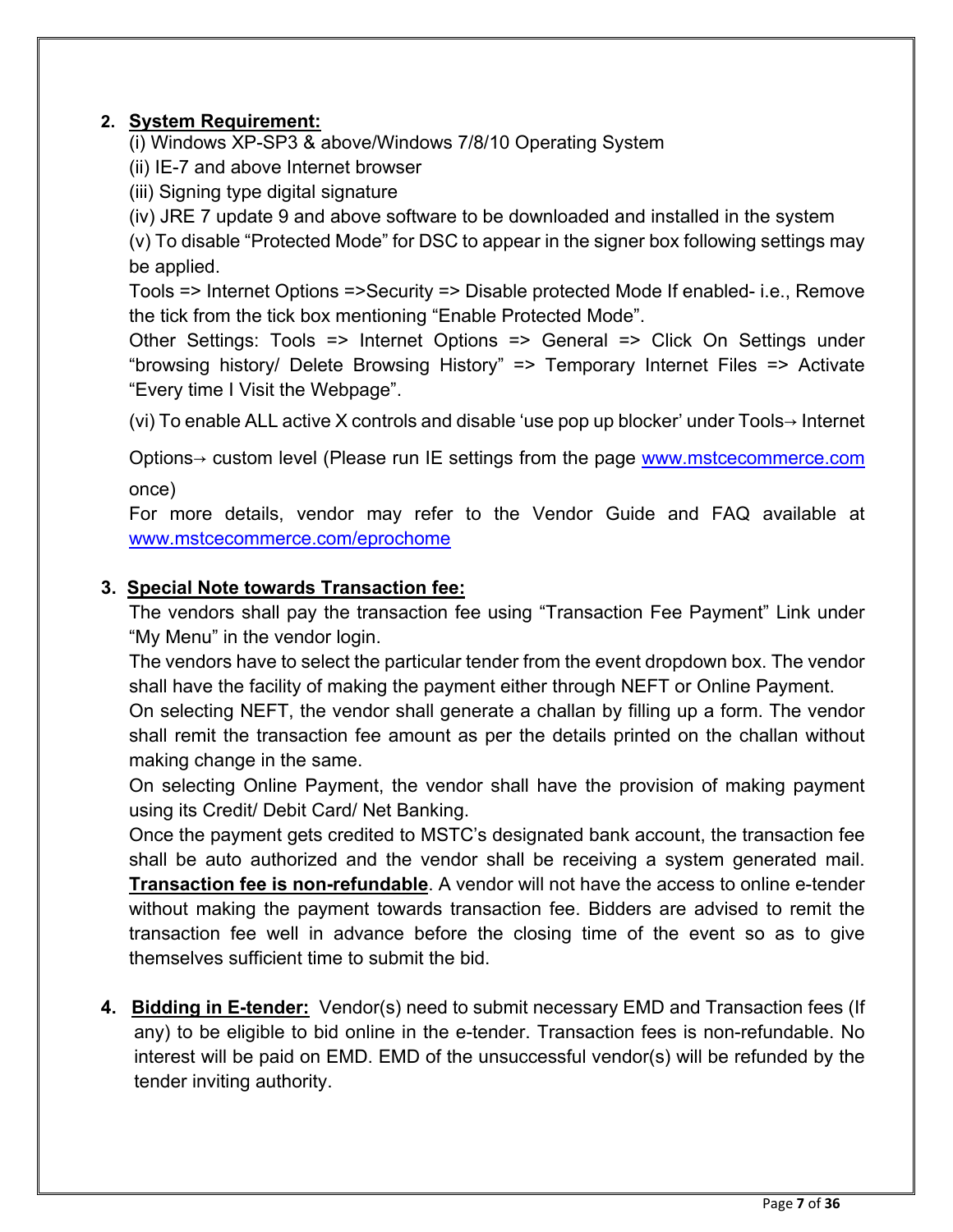- i. The process involves Electronic Bidding for submission of Technical and Financial Bid.
- ii. The vendor(s) who have submitted transaction fee can only submit their Technical Bid and Financial Bid through internet in MSTC website www.mstcecommerce.com  $\rightarrow$  e-procurement  $\rightarrow$  PSU/Govt. depts $\rightarrow$  Login under RBI $\rightarrow$  My menu $\rightarrow$  Auction Floor Manager $\rightarrow$  live event  $\rightarrow$  Selection of the live event.
- iii. The vendor should allow running JAVA application. This exercise has to be done immediately after opening of Bid floor. Then they have to fill up Common terms/Commercial specification and save the same. After that click on the Technical bid. If this application is not run then the vendor will not be able to save/submit his Technical bid.
- iv. After filling the Technical Bid, vendor should click 'save' for recording their Technical bid. Once the same is done, the Financial Bid link becomes active and the same has to filled up and then vendor should click on "save" to record their Financial bid. Once both the Technical bid & Financial bid has been saved, the vendor can click on the "Final submission" button to register their bid.
- v. Vendors are instructed to use Attach Doc button to upload documents. Multiple documents can be uploaded.
- vi. In all cases, vendor should use their own ID and Password along with Digital Signature at the time of submission of their bid.
- vii. During the entire e-tender process, the vendors will remain completely anonymous to one another and also to everybody else.
- viii. The e-tender floor shall remain open from the pre-announced date & time and for as much duration as mentioned above.
- ix. All electronic bids submitted during the e-tender process shall be legally binding on the vendor. Any bid will be considered as valid bid offered by that vendor and acceptance of the same by the Buyer will form a binding contract between Buyer and the Vendor for execution of supply.
- x. It is mandatory that all the bids are submitted with digital signature certificate otherwise the same will not be accepted by the system.
- xi. The tender inviting authority reserves the right to cancel or reject or accept or withdraw or extend the tender in full or part as the case may be without assigning any reason thereof.
- xii. No deviation of the terms and conditions of the tender document is acceptable. Submission of bid in the e-tender floor by any vendor confirms his acceptance of terms & conditions for the tender.
- xiii. Any order resulting from this tender shall be governed by the terms and conditions mentioned therein.
- xiv. No deviation to the technical and financial terms & conditions are allowed.
- xv. Vendors are requested to read the vendor guide and see the video in the page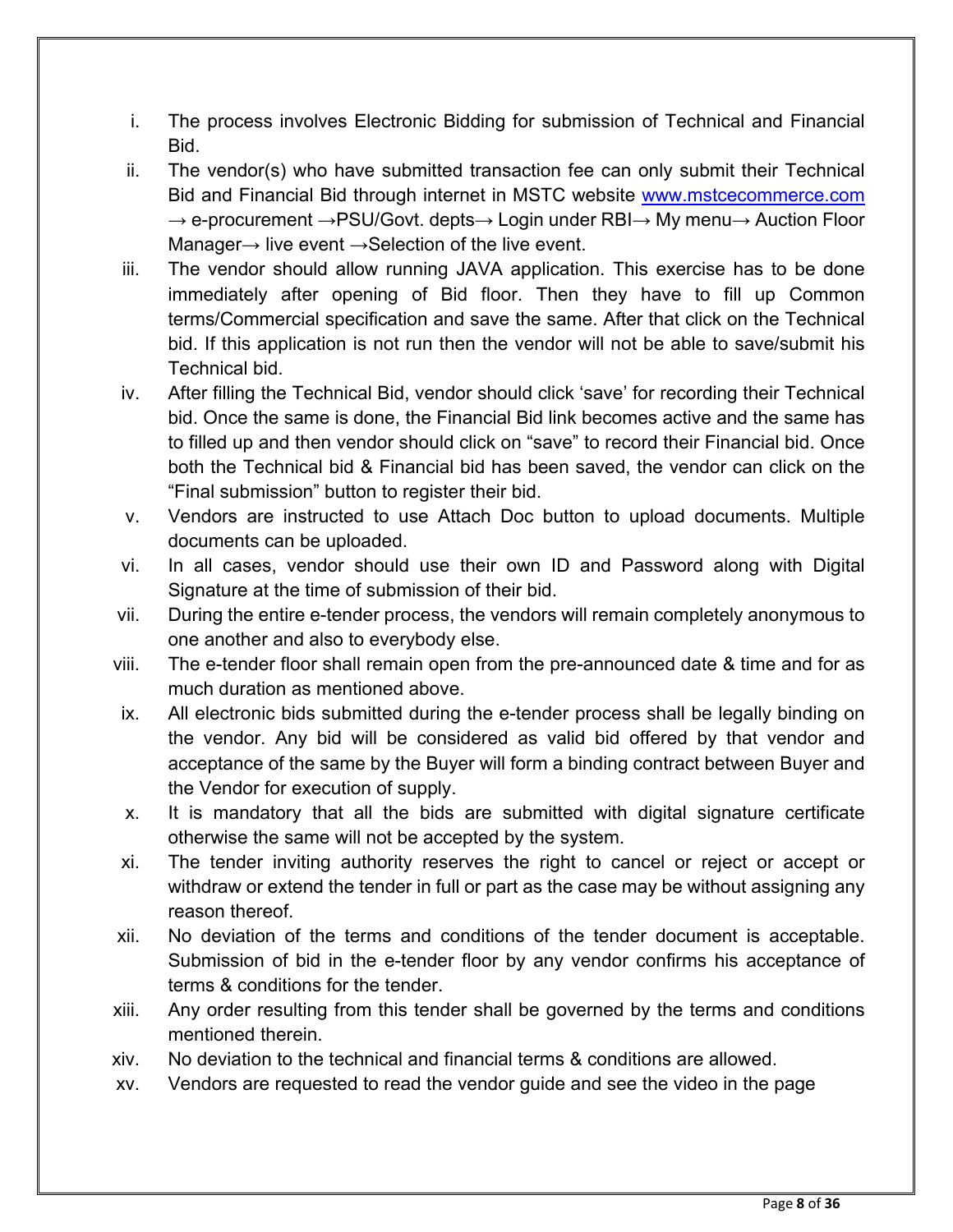[www.mstcecommerce.com/eprochome](https://www.mstcecommerce.com/eprochome) to familiarize them with the system before bidding.

## **Eligibility Criteria (Pre-Qualification Criteria)**

The eligibility conditions that are to be satisfied by the tenderers for undertaking the work of installation and maintenance of minimum four coffee/ tea vending machines and for supply of coffee/ tea in the Bank's premises (Location**:** at Reserve Bank of India, Main Office Building and Additional Office Building, Civil Lines, Nagpur – 440 001**)** are furnished below:

1) The intending applicant must be a company/ firm with minimum three years' experience in undertaking a work of similar nature and providing services to at least 2-3 Government Departments/Public/Private Sector institutions/Banks located at Nagpur with a contract value of not less than ₹18.00 lakh per year per institution. The tenderer must have its office/ franchisee office and set-up in Nagpur which must be adequate to discharge the work undertaken under this tender.

Further, The intending tenderer must and have executed successfully similar works, during last five years ending on March 31, 2022 as under:

(a) Three works each costing not less than the amount equal to 40% of the estimated cost

OR

(b) Two works each costing not less than the amount equal to 50% of the estimated cost

OR

- (c) One work costing not less than the amount equal to 80% of the estimated cost
- 2) The tenderer shall submit/upload a declaration as per **Annex III** along with the technical bid on its letter head signed by the authorized signatory to the following effects:
	- a) the track record of the tenderer is clean, and it is/ was not involved in any illegal activities or financial frauds;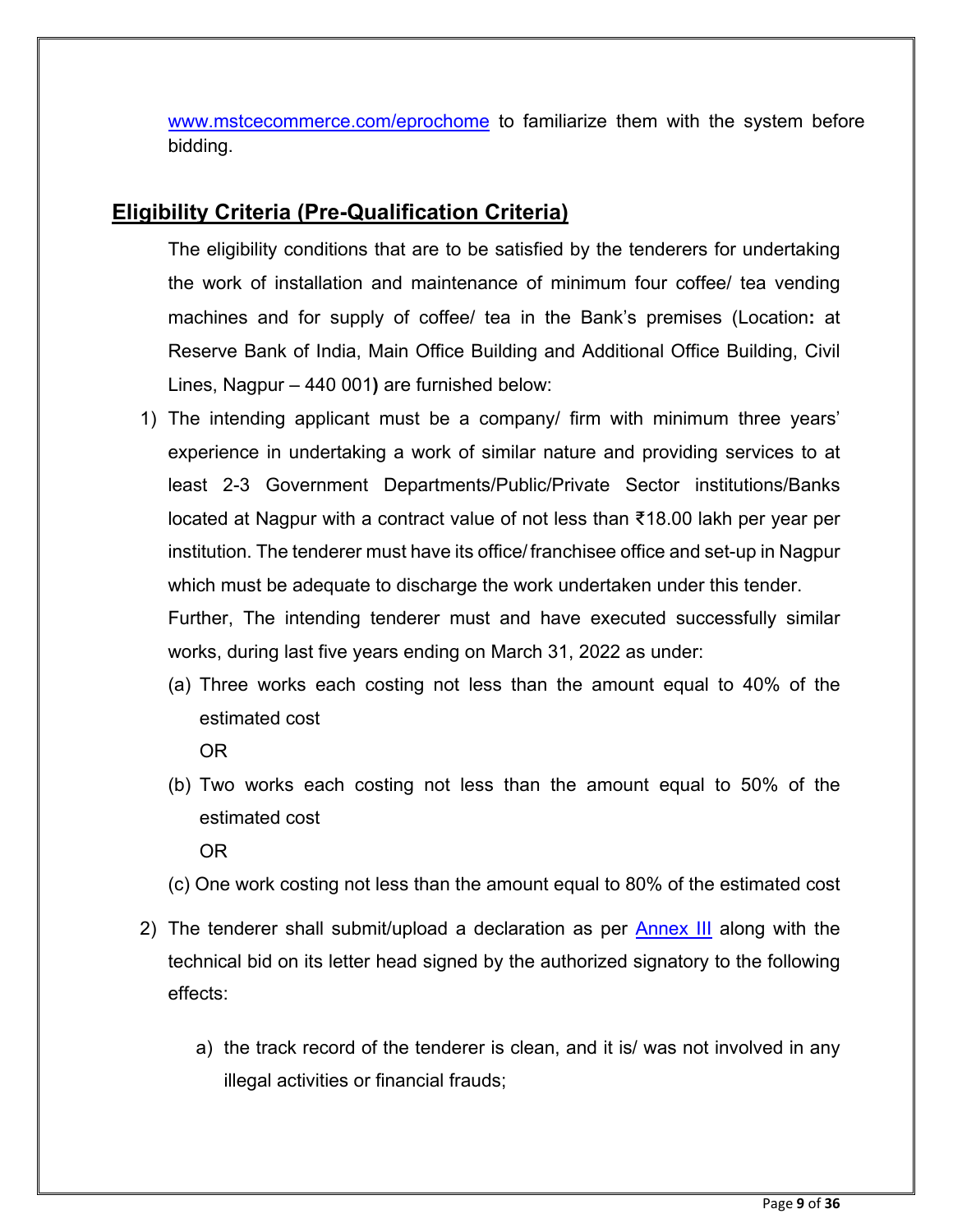- b) the tenderer's contract was not terminated in the past by any organization during the contract period due to unsatisfactory performance and
- c) The tenderer has not been put in negative list by any government organization/ bank/ any other entity for breach of applicable laws or violation of regulatory prescriptions or breach of agreement or for any reason whatsoever.
- 3) A Intending applicants will have to fulfill the Bank's requirement as assessed vide premises visit to be carried out by the committee comprising of AGM (OLDR) , AGM(HRMD), and AGM (Estate). Committee will undertake site visits to the premises of Intending applicants, who will have to ensure adherence to the Bank's requirement (as adjudged by the Committee's observations) with documentary evidence in support of their possessing required eligibility as per the criteria mentioned in the Evaluation Criteria Matrix mentioned below and in the event of their failure to do so, the Bank reserves the right to reject their application. All the vendors will be evaluated as per marks scored as indicated for each of the evaluation criteria and bids of only those vendors who score 60% (i.e. scoring at least 24 marks out of total 40 marks) or more marks shall be considered for further evaluation.

| $Sr$<br><b>No</b> | <b>Criteria</b>                                                              | <b>Mark Analysis</b>        |
|-------------------|------------------------------------------------------------------------------|-----------------------------|
| Ι.                | Turnover (Max Marks: 5)                                                      | Annual Average Total        |
|                   | Annual Average Total turnover (for work ofturnover between                   |                             |
|                   | installation and maintenance of tea/coffee vending 15 lakhs to 20 lakhs $-2$ |                             |
|                   | machine) for last three 3 financial years -                                  | marks,                      |
|                   |                                                                              | 20 lakhs to 25 lakhs $-3.5$ |
|                   |                                                                              | marks,                      |
|                   |                                                                              | Beyond 25 lakhs - 5 marks   |
| Ш                 | Experience (Max Marks: 5)                                                    |                             |
|                   | Number of years of experience in undertaking a work Relevant work experience |                             |
|                   | of installation and maintenance of tea/coffee vending between                |                             |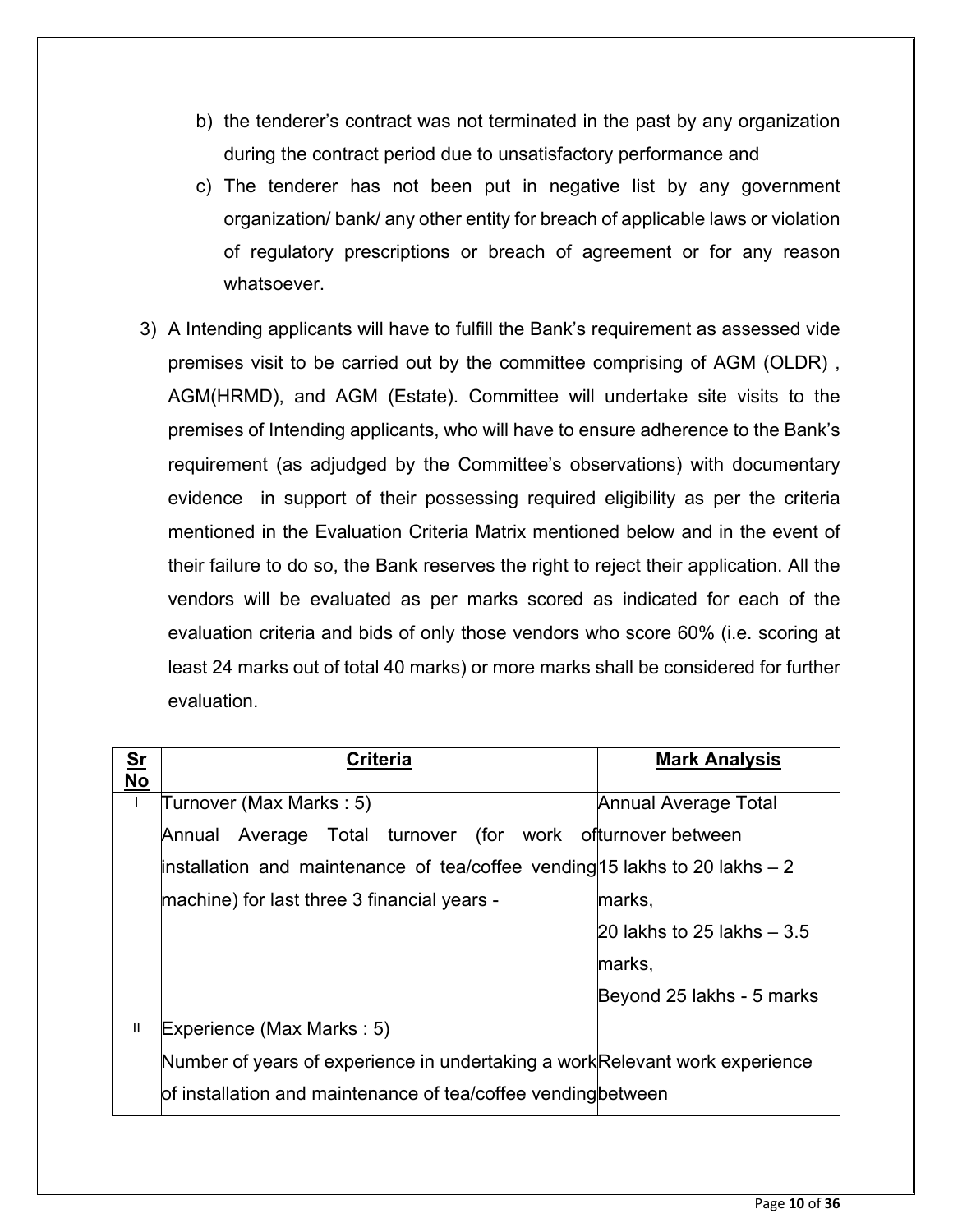|    | machine and providing services to Government $5-7$ years $-2$ marks,              |                                     |
|----|-----------------------------------------------------------------------------------|-------------------------------------|
|    | Departments / Public / reputed Private sector <sup>7</sup> -10 years – 3.5 marks, |                                     |
|    | linstitutions                                                                     | Beyond 10 years - 5 marks           |
| Ш  | Feedback from the existing clients. (Max Marks : 5)                               | No feedback/unsatisfactory -        |
|    |                                                                                   | $0$ , Satisfactory $-3$ , Excellent |
|    |                                                                                   | – 5 marks                           |
| IV | Technical Evaluation – (Max Marks : 25)                                           |                                     |
|    | Facilities provided in machine                                                    | Max Marks: 8                        |
|    | Quality of consumables/ raw material used                                         | Max Marks : 7                       |
|    | Cleanliness of Installed Machines                                                 | Max Marks: $5$                      |
|    | Staff - Turnout, Appearance, Hygiene, Manners,<br>Ease of doing tasks, etc        | Max Marks : 5                       |

The decision of the Bank in awarding mark for site visit shall be final and binding on the tenderers.

4. The Bank shall notify those bidders whose proposals did not meet the minimum qualifying points or were considered non-responsive to the tender conditions. The Bank shall simultaneously notify the bidders who have secured the minimum qualifying marks, indicating the date and time set for opening of the Price Bids. The notification may be sent by electronic mail. In order to verify the claim regarding work/similar contract in other locations, the Bank may call for information/report from the concerned bodies.

5.The members of the Evaluation Committee comprising of AGM(OLDR), AGM (HRMD), and AGM (Estate) so assigned may conduct site visits to assess the quality and other aspects of the existing contracts facilities and the office or any other establishment/s of bidders as per the above-mentioned criteria. A list of such places i.e. complete address details of clients and offices / establishments of the bidder in Nagpur and other places along with contact details of the contact person should be provided.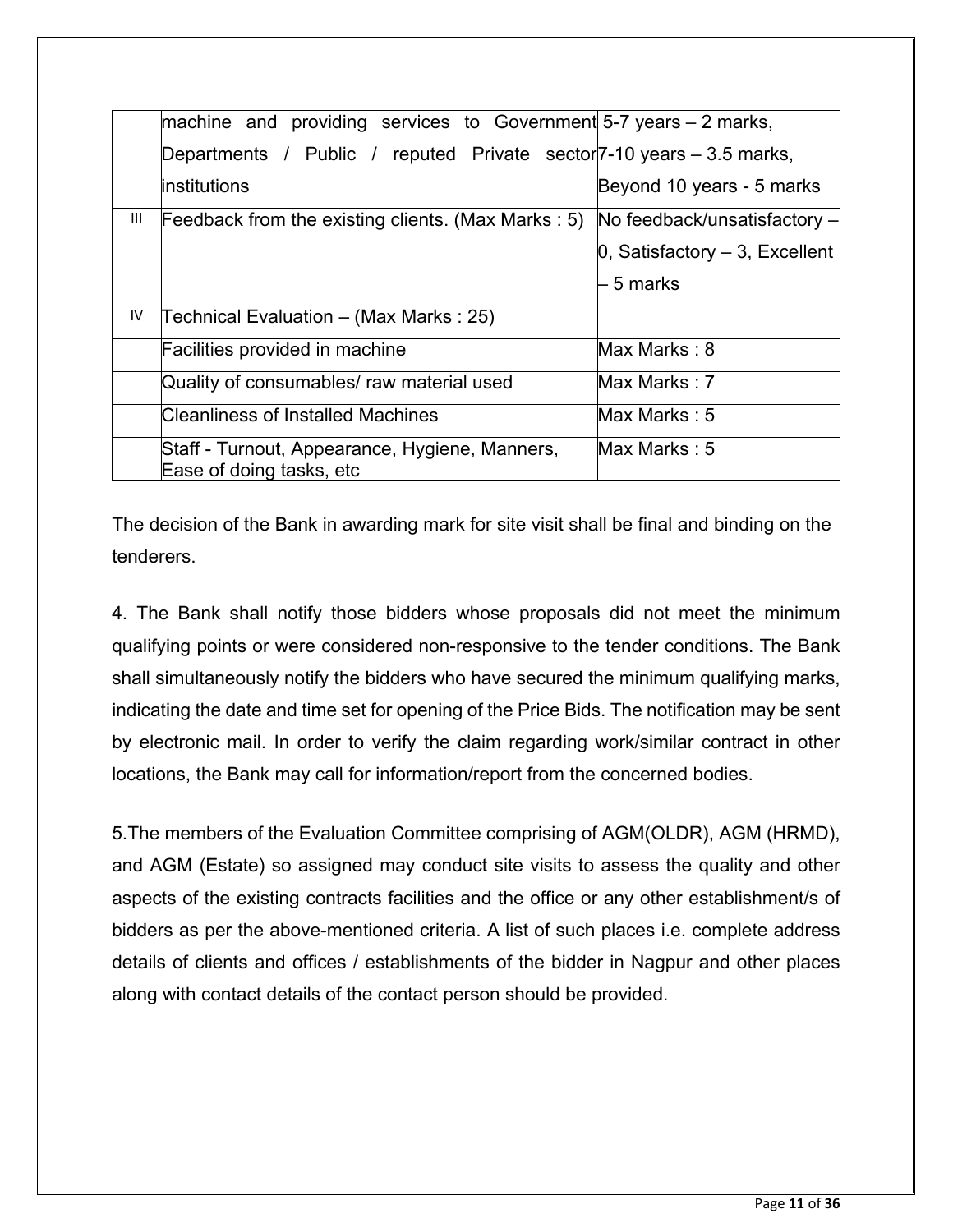## **Instructions and other terms & conditions**

- 1. No deviations/ conditions shall be stipulated by the tenderer in either technical or financial bids. Conditional tenders will not be accepted and will be summarily rejected.
- 2. The tender along with the prices shall remain valid initially for a period of 90 days from the date of opening of Part I of tender, which period may be further extended by mutual agreement in writing and the tenderer shall not cancel or withdraw the tender during this period.
- 3. Falsification/suppression of information shall lead to disqualification of the tenderer/ cancellation of contract even after award of work/during the currency of the contract.
- 4. Each tenderer (each member in the case of partnership firm / joint venture/ consortium) is required to confirm and declare with the bid (as per the enclosed [Annex-III\)](#page-29-0) that no agent, middleman or any intermediary has been, or will be, engaged to provide any services, or any other item or work related to the award and performance of this contract. They will have to further confirm and declare that no agency commission or any payment which may be construed as an agency commission has been or will be paid and that the tender price will not include any such amount. If the Bank subsequently finds to the contrary, it reserves the right to declare the tenderer as non-compliant and declare contract, if already awarded to the tenderer, to be null and void.
- 5. Canvassing or offer of an advantage or any other inducement by any person with a view to influencing acceptance of a bid will be an offence under relevant Laws as applicable in the matter. Such action will result in the rejection of bid, in addition to other punitive measures.
- 6. *The tenderer shall submit reports from bankers and clients (regarding past performance) as per [Annex IV](#page-30-0) and [V.](#page-31-0) The Bank shall evaluate the said reports before opening of the Part-II of the tender.* If any tenderer is not found to possess the required eligibility for participating in the tendering process at any point of time and/or the performance reports submitted by the tenderer from its clients and/or its bankers' report are found unsatisfactory, the Bank reserves the right to reject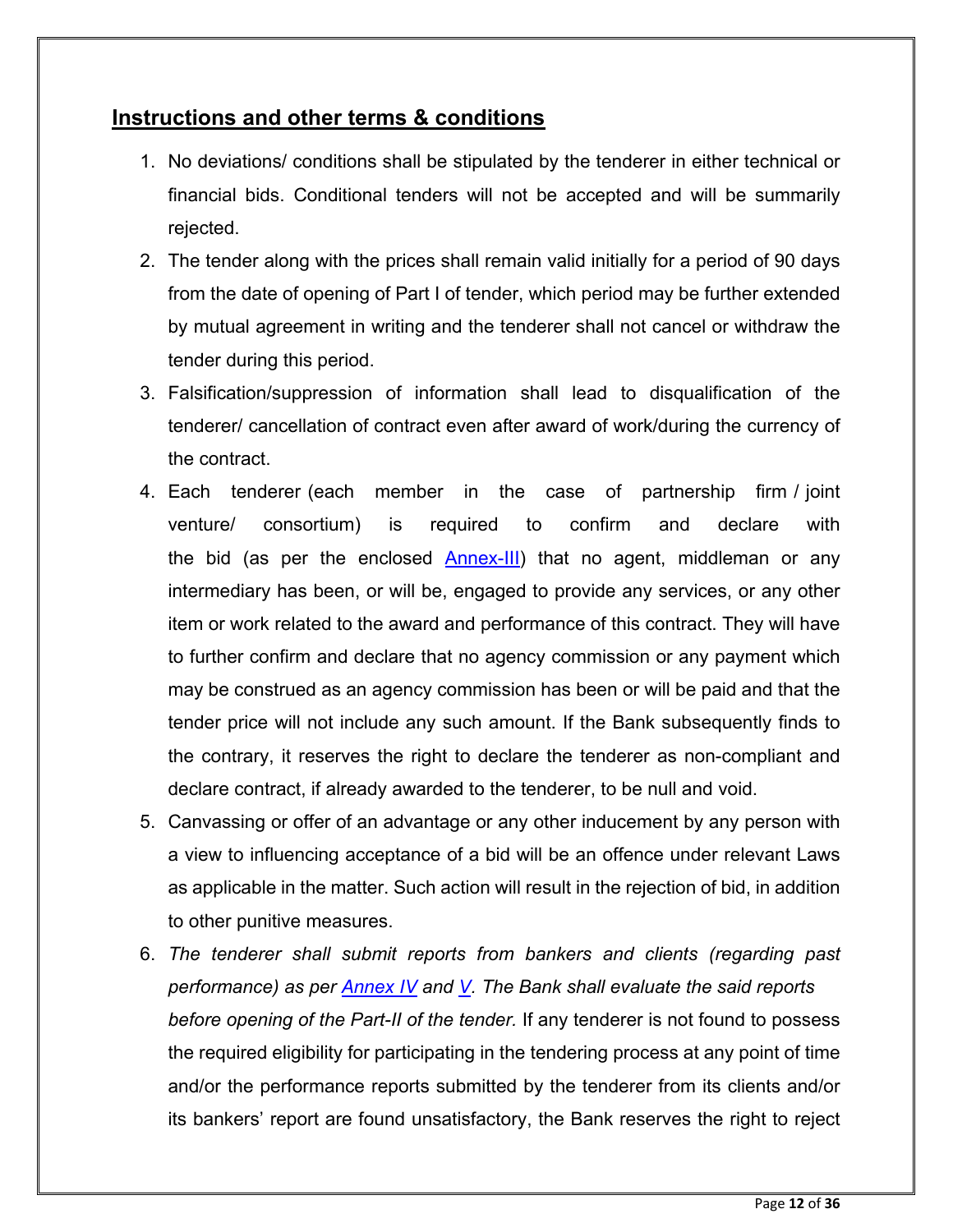offer even after opening of Part-I of the tender. Part-II of the tender of such tenderers shall not be opened as also EMD shall be returned as it is. The Bank is not bound to assign any reason for doing so.

- 7. Reserve Bank is not bound to accept the lowest tender and reserves the right to accept either in full or in part any tender or to reject any or all of the tenders received without assigning any reason thereof.
- 8. In case the tenderer has any doubt about the meaning of anything contained in the tender document, he / she shall seek clarification from the Office of Deputy General Manager, Human Resource Management Department (HRMD) not later than ten days before last day for submission of bid. All communications between the tenderer and the HRMD shall be carried out in writing. Except for any such written clarification by the Bank which is expressly stated to be an addendum to the tender document issued by the Office of Deputy General Manager, HRMD, no written or oral communication, presentation or explanation by any other employee of the Bank shall be taken to bind or fetter the Bank under the contract.
- 9. The intending tenderers shall have to submit all the above noted details with their tender by on or before the last date and time of submission of the tender.
- 10.Tenders not submitted as per the guidelines stated above are liable for rejection. Decision of the Bank in this regard shall be final.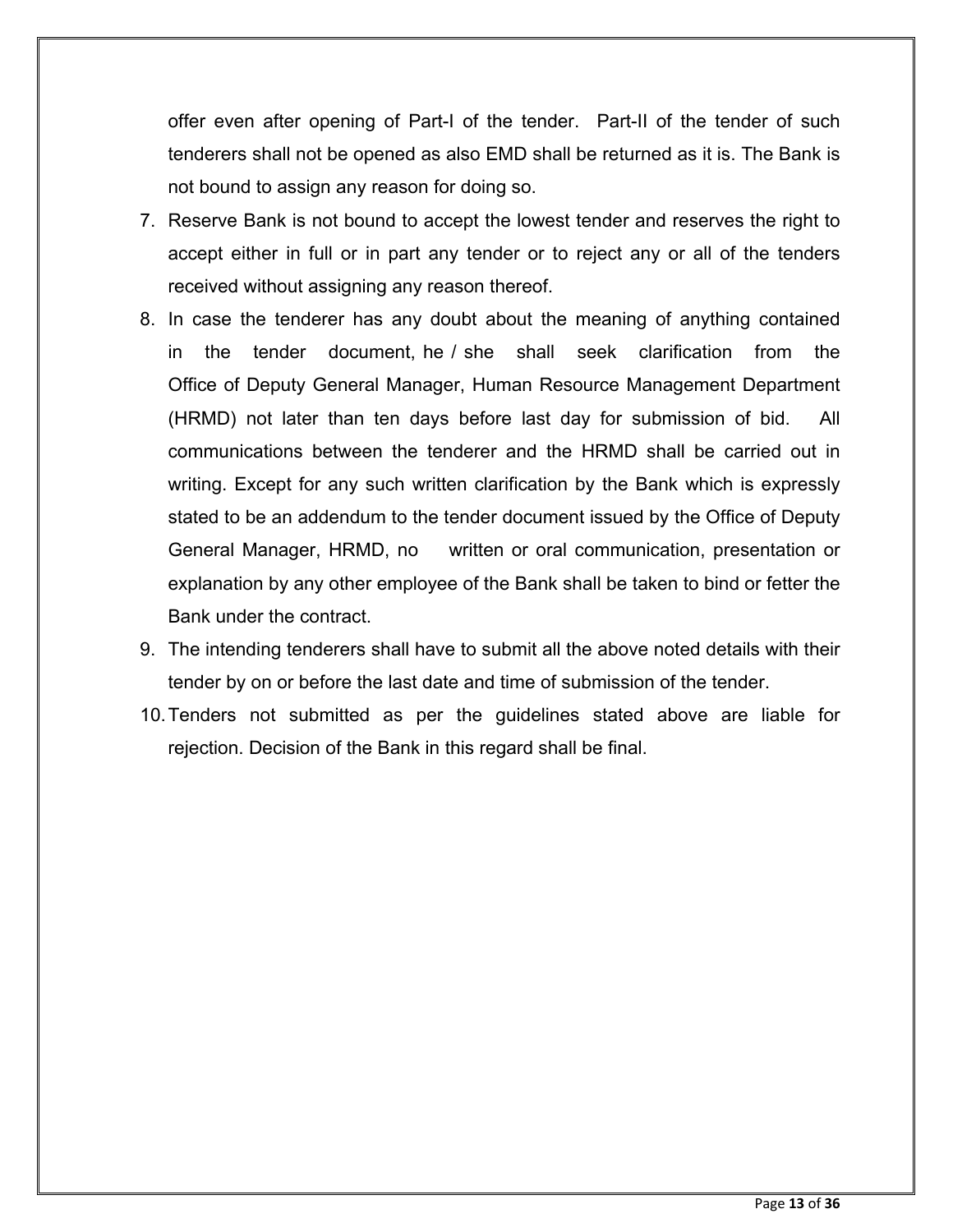# **Pre-Bid Meeting**

A Pre-Bid meeting will be held at 11:30 AM of **July 05, 2022** at RBI, Nagpur to answer any queries / provide clarifications that the bidders may have in connection with the work / tender and to give them relevant information regarding the same. No separate communication will be sent for this meeting. The tenderers are expected to get all the issues/doubts clarified during this meeting.

## **Earnest Money Deposit (EMD)**

The Bidders shall deposit EMD, of ₹36,000/- by NEFT/ D.D.in favour of Reserve Bank of India, Nagpur/ an irrevocable Bank Guarantee issued by a scheduled Bank in the Bank's standard proforma which is available in the tender form [\(Annexure-VII\)](#page-35-1) to Reserve Bank of India, Nagpur Account on or before **July 19, 2022 till 1:00 PM.**

| <b>Beneficiary Name</b> | Reserve Bank of India, Nagpur            |
|-------------------------|------------------------------------------|
| <b>IFSC</b>             | RBISONGPA01 (5th and 10th digit is zero) |
| <b>Account No</b>       | 8714295                                  |

# **Performance Bank Guarantee**

The successful vendor shall execute an agreement on a stamp paper of required value for due performance of the contract within two weeks of the date of award of work. If the selected vendor fails to sign the formal agreement as above on award of contract EMD made by him shall be forfeited. The successful tenderer will be required to provide Performance Bank Guarantee of ₹90,000/- for six months beyond the duration of the contract within 15 days of award of contract. The guarantee shall be invoked in case of failure on the part of vendor to perform duties.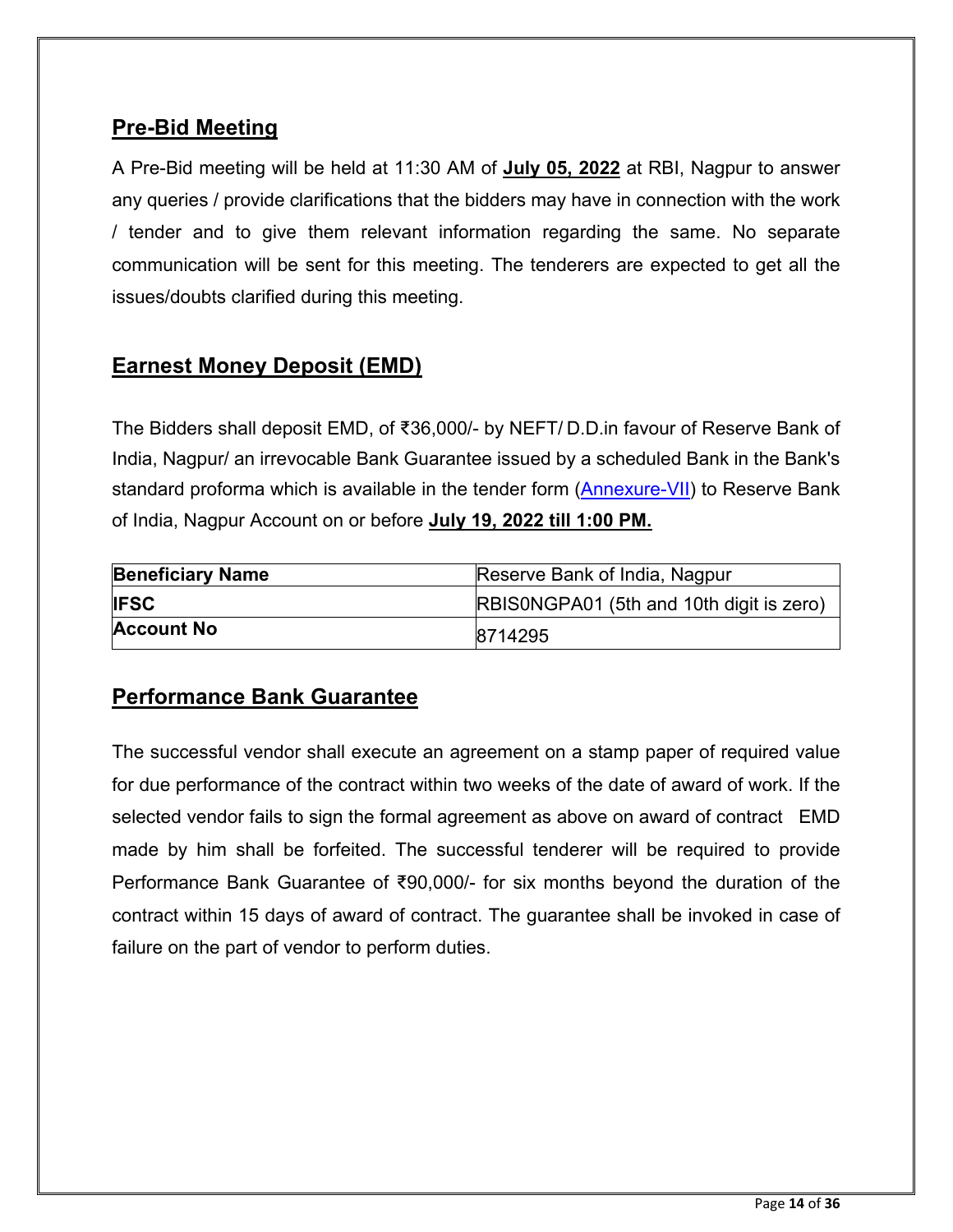# **Section II**

# **Scope of work and Terms & Conditions governing Contract**

Before submitting the tender, the tenderer may go through the terms and conditions on which the work will be awarded by the Bank and required to be executed by the successful tenderer. The tenderers may satisfy themselves as to the specified eligibility and other criteria. It may also be noted that the terms and conditions are indicative in nature and the same shall not restrain the Bank from imposing or requiring the tenderer to agree upon such further or other terms and conditions, or to alter, modify or omit those terms and conditions, as are considered necessary for the due and proper execution of the work being awarded under this tender. Application containing false or inadequate information is liable for rejection. The Regional Director, Reserve Bank of India, Nagpur reserves the right to accept or reject any or all tender bids without assigning any reason whatsoever and such decision will be binding on all the parties.

- 1. The contract, if awarded, shall be initially valid for a period till March 31, 2023. The Bank reserves the right to extend the period of contract for a further period of up to two years (one year at a time) on terms mutually agreed upon. The Bank may decide to expand the scope of this contract for installation and maintenance of coffee/ tea vending machines and for supply of beverages at additional points in Bank's premises located in Nagpur at mutually agreed terms and conditions within the broad framework of this contract.
- 2. The successful tenderer shall install machines (minimum 4, the number may vary based on demand) inside the Bank Premises at places identified by the Bank and arrange for adequate manpower (02 personnel - 1 person per office building) for operating the machines and serving coffee/tea.
- 3. The persons/ contractor shall coordinate with AGM, OLDR for all issues related to service, troubleshooting, etc.
- 4. The supplier shall be responsible to provide manpower in order to provide continuous service and in the absence of any workforce, a suitable substitute shall be posted. As the Bank shall be providing necessary infrastructure, the payment of minimum wages shall be borne by the Vendor.
- 5. A local representative of supplying agency shall be In-charge of the entire contract and shall be responsible for the efficient rendering of the services under the contract and for ongoing co-ordination with AGM, OLDR.
- 6. Beverages shall be served to employees at the point of vending machine.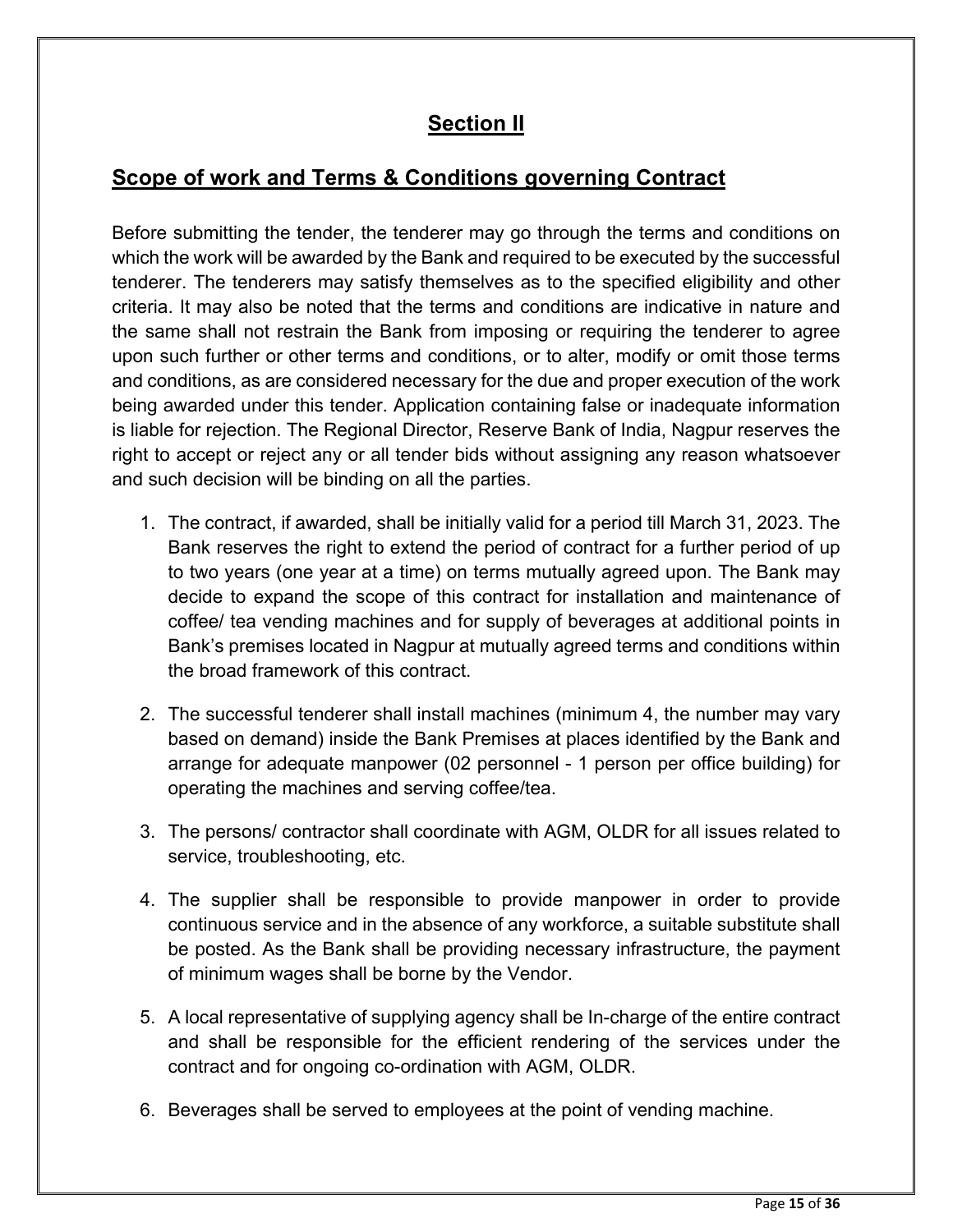7. Bills for supplies made shall have to be submitted on a monthly basis along with supporting documents, latest by  $10<sup>th</sup>$  of the succeeding month and subject to the correctness of the bill, payment shall be generally made within seven (07) working days' time, taking into account time taken for obtaining clarifications, if any, from the vendor in the bill. The decision of the Bank in the payment of bill shall be final.

It may be noted that Bank shall pay the bills only to the extent of actual consumption of items mentioned in Financial Bid. Vendor shall be required to provide minimum wages to its employees, as applicable,

- 8. All the departments of the Bank function from Monday to Friday and only a few departments function on Saturdays except  $2^{nd}$  and  $4^{th}$  Saturday. The Bank observes all public holidays declared by the State Government under Negotiable Instruments Act. The working hours in the Bank for serving coffee/ tea will be generally from 10.00 AM to 5.45 PM on Monday to working Saturday.
- 9. The quantity of coffee/tea to be served shall be **100 ml per cups.**
- 10.Sufficient stocks of all the varieties of tea bags, Roasted Coffee Beans (Arabica), etc.), cups, stirrers, etc. offered in the quotation shall be maintained and supplied by the vendor.
- 11.Beverages shall be served in **150ml paper cup**. These cups and wooden stirrers shall be provided by the vendor and be of good branded quality.
- 12.Posted staff shall clean the installed machines daily. Preventive maintenance of machines shall be taken up on weekly basis by the vendor at his/ her own cost. The vendor shall ensure that the machines are regularly cleaned, and hygiene standards are maintained. The vendor shall ensure uninterrupted functioning of machines.
- 13.The vendor's staff shall maintain personal hygiene.
- 14.The vendor shall get the medical examination done for its workforce (to be deployed for the purpose). It shall ensure that personnel deployed in operating vending machine are free from any contagious or communicable diseases and shall arrange for their regular Health check-ups (twice a year). The cost of the health check-up shall be borne by the Agency. The documentary evidence in this regard shall be furnished to the Bank.
	- (a) Within a fortnight of new employee commencing work.
	- (b) Within a fortnight of the half yearly check-up.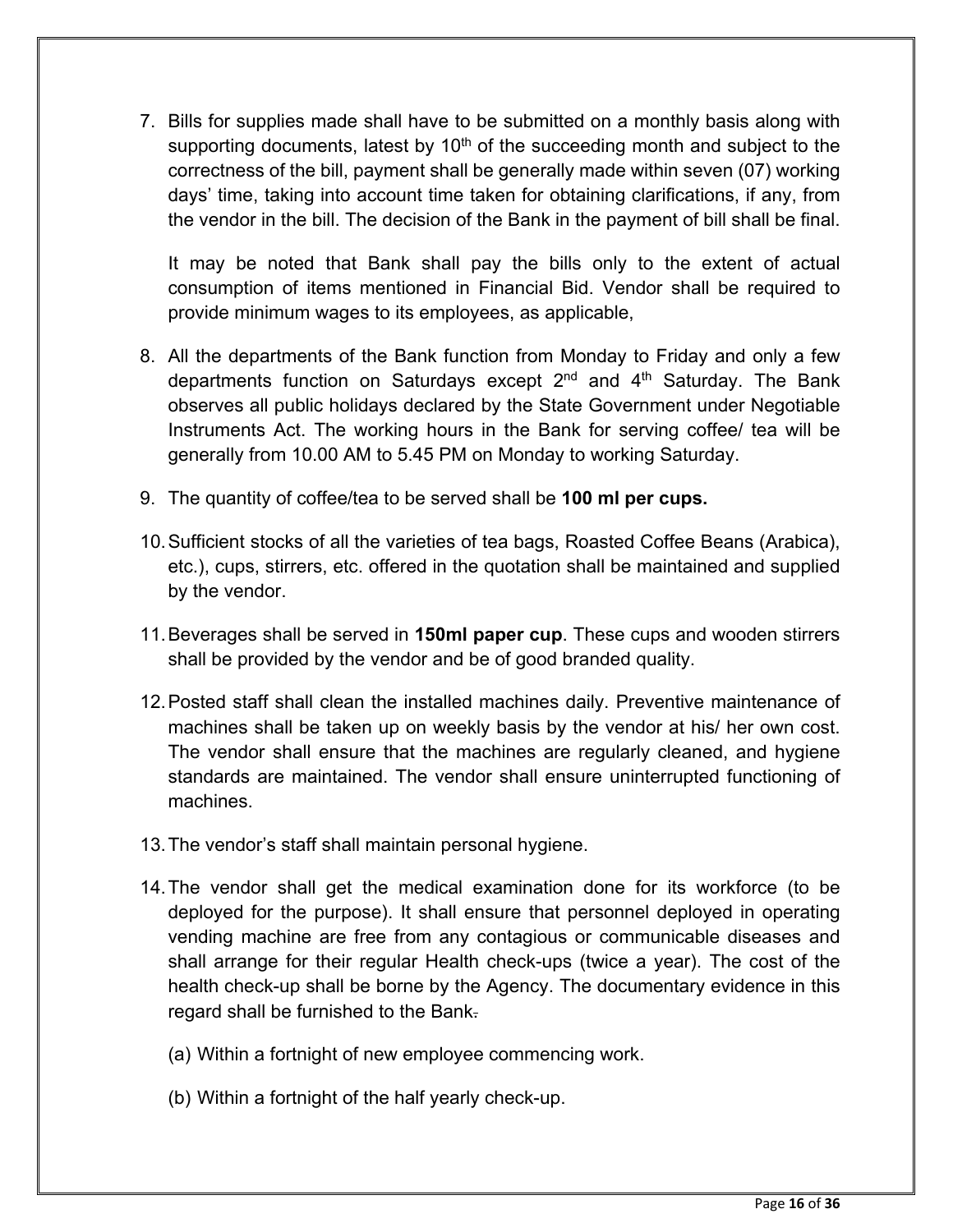- 15.Bank shall provide water, space, electrical points for installation and operation of vending machines and for storage of crockery and cleaning material.
- 16.The Bank shall deduct tax at source and all other taxes, duties as applicable from time to time from the amount payable to the vendor.
- 17.The arrangements with the vendor shall stand terminated in the case of its insolvency.
- 18.The vendor shall ensure uninterrupted supplies on all working days of the Bank. In the event of poor/ deficient service, the Bank reserves the right to terminate the arrangement with the vendor at a notice of 30 days.
- 19.The Bank also reserves the right to terminate the contract by giving a notice of 30 days without assigning any reason/s.
- 20.The vendor shall submit details, such as names, residential address, age, etc., along with recent photograph of its workers to be deployed by it in the premises of the RBI, Nagpur. For the purpose of proper identification of the employees of the vendor deployed for the work, it shall issue identity cards bearing their photographs/ identification, etc. and such employees shall display their identity cards at all times during their presence in the Bank's premises.
- 21.The vendor shall have a procedure to conduct police verification of its workforce (to be deployed for the purpose) and shall be responsible for their conduct/ irregular behavior. A copy of the Police Verification report shall be submitted to HRMD, Nagpur within a month of commencement of work or engagement of new manpower in RBI Premises.
- 22.The persons deployed by the vendor for the services mentioned above shall be the employees of the vendor for all intents and purposes and that the persons so deployed shall remain under the control and supervision of the vendor and in no case, shall a relationship of employer and employee between the said persons and the RBI, Nagpur shall accrue/arise implicitly or explicitly. It shall be the responsibility of the Vendor to ensure that no liability on this count should devolve on RBI, Nagpur in any manner whatsoever. The vendor shall obtain a declaration from the persons deployed of having understood the same and also undertaking that they shall not raise or make any such claims against RBI, Nagpur, and submit the declaration and undertaking to the bank.
- 23.In case, any of the persons so deployed by the vendor does not perform his/her duties properly or commits misconduct or indulges in any unlawful acts or disorderly conduct, the vendor shall immediately withdraw such person(s) and take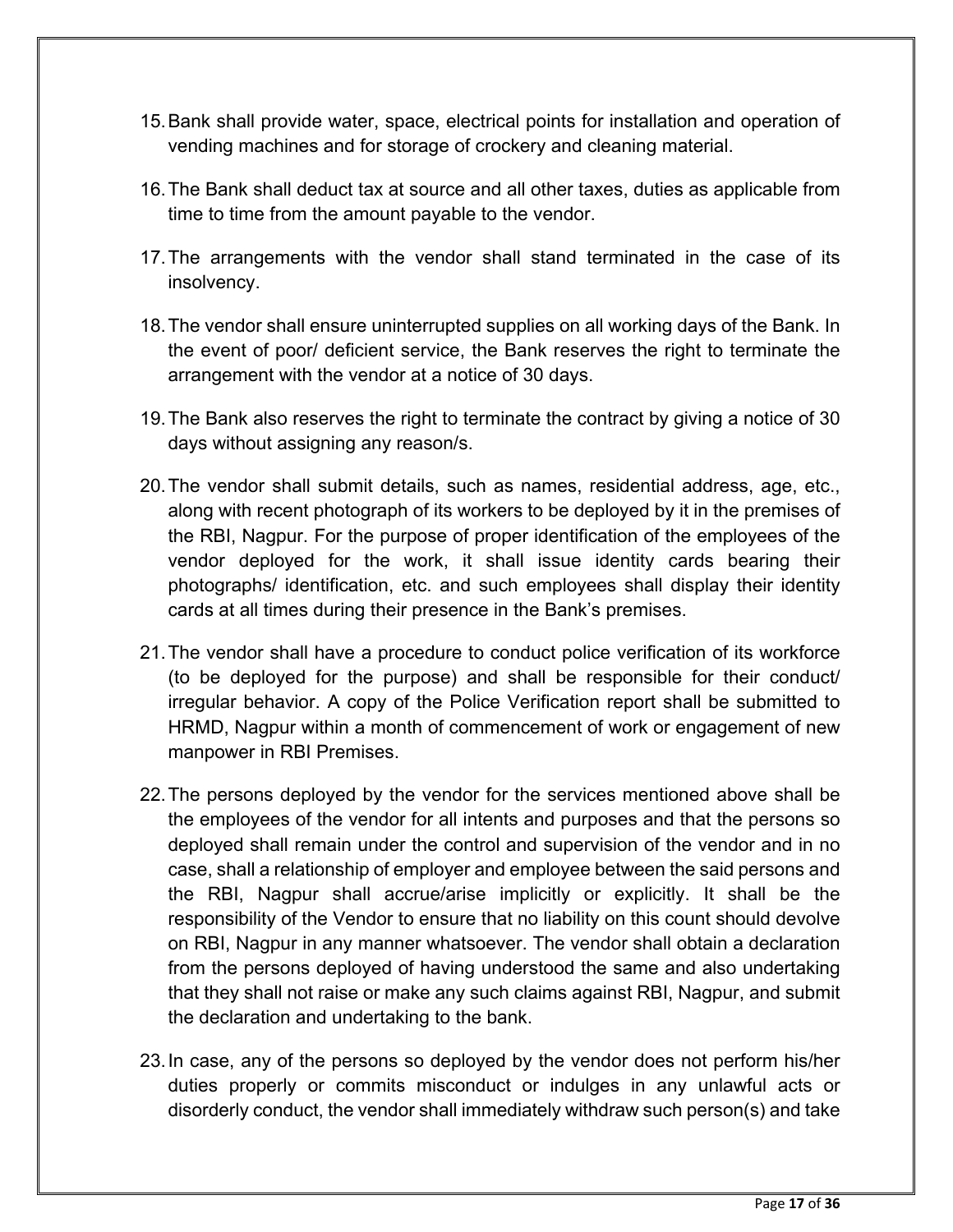suitable action against such person(s) on the report from the RBI, Nagpur in this respect. Further, the vendor shall immediately replace such persons even without any demand from the RBI, Nagpur.

- 24.The vendor shall be responsible for and make good any loss or damage, caused by any act or default, on its part or on the part of its employees/ agents to the Bank's people and/or property.
- 25.The Performance Bank Guarantee furnished by the vendor shall be invoked in the event of unsatisfactory performance of the vendor and / or loss/ damage, if any, sustained by the RBI, Nagpur on account of failure or negligence of the workers deployed or in the event of breach of the agreement by the vendor.
- 26.**Statutory obligations:** The vendor shall comply with or cause to be complied with the Notifications issued by the Government from time to time in regard to payment of wages and the requirements of the laws relevant to payment of wages and submission of periodical returns to the authorities concerned. The vendor shall pay the minimum wages and all other dues which the persons deployed are entitled to receive under the provisions of Minimum Wages Act, 1948 and other relevant statutory enactments stipulated by the Government of India, Ministry of Labour from time to time and submit monthly compliance certificate (with details of wages paid) on payment of minimum wages for the persons deployed in the Bank's premises. The vendor shall pay the wages to the manpower under this contract based on the rates notified by Government of India, Ministry of Labour & Employment as per the actual number of working days during the month.
- 27.The vendor shall make the payment of wages, etc., to the persons so deployed electronically and shall furnish copies of wage register/ muster roll, etc., to the RBI, Nagpur for having paid all the dues to the persons deployed for the work under the agreement. This obligation is imposed on the vendor to ensure that it is fulfilling commitments towards his employees so deployed as per the provisions of Contract Labour (Regulation & Abolition) Act, 1970. The vendor shall comply with the provisions of Contract Labour (Regulation & Abolition) Act 1970 and the rules made thereunder by the Govt. from time to time at its own cost.
- 28.In the event of the vendor committing a default or breach of any of the provisions of the Labour Laws including the provisions of Contract Labour (Regulation and Abolition) Act, 1970 as amended from time to time or in furnishing any information, or submitting or filing any statement under the provisions of the said regulations and rules, which is materially incorrect, it shall without prejudice to any other liability, pay to the RBI, a sum as may be claimed.
- 29.The vendor shall comply with the statutory provisions of Employees State Insurance Act; Workman's Compensation Act, 1923; Payment of Wages Act, 1936; The Employees Provident Fund (and Miscellaneous Provisions) Act, 1952; Payment of Bonus Act 1965; The Minimum Wages Act, 1948; Employees Liability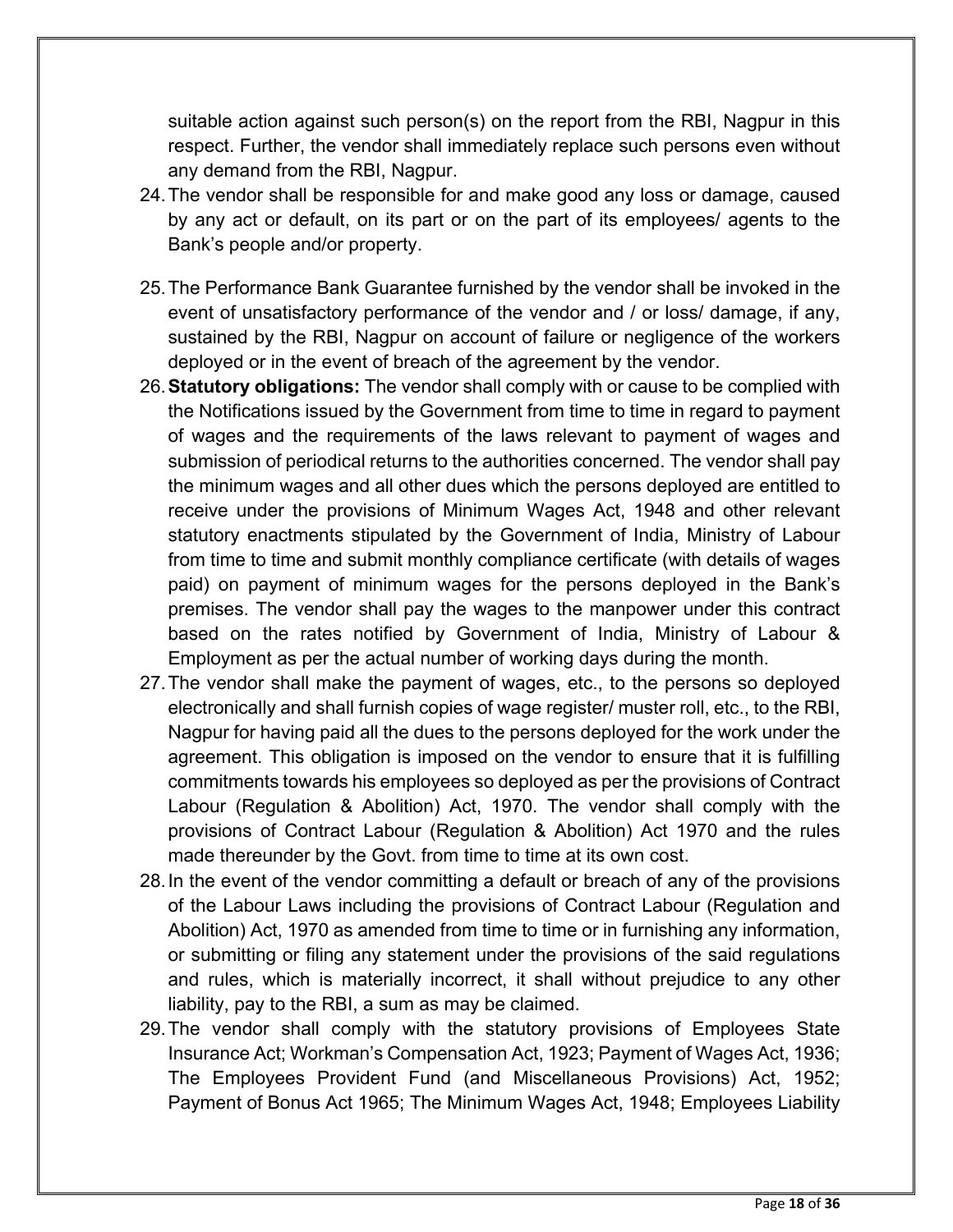Act, 1938; Employment of Children Act 1938; Maternity Benefit Act 1961 and/ or any other rules/ regulations and/ or statutes that may be applicable at its own cost. The vendor shall be solely responsible for any violation of provision of the above mentioned legislative enactments or any other statutory provisions and shall further keep the RBI, Nagpur indemnified from all acts of omission, fault, breaches and/ or any claim, demand, loss, injury and expense arising out from the noncompliance of the aforesaid statutory provisions. In case of vendor's failure to fulfil any of the obligations hereunder and / or under the said Acts, rules/ regulations/ or any bye-laws or rules framed under any of these, the RBI, Nagpur shall be entitled to recover any of such loses or expenses, which it may have to suffer or incur on account of such claims, demand, loss or injury, from the vendors monthly payment and invocation of Performance Bank Guarantee.

- 30.The vendor, as per the Child Labour (Prohibition and Regulation) Act 1986, shall not engage a person below the age of 18 years.
- 31.**Prevention of Sexual Harassment of women at work place:** (a) The vendor shall be solely responsible for full compliance with the provisions of "The Sexual Harassment of women at work place (Prevention, Prohibition and Redressal Act, 2013)". In case of any complaint of sexual harassment against its employee within the premises of the Bank, the complaint will be filed before the Internal Complaints Committee constituted by the vendor and the vendor shall ensure appropriate action under the said Act in respect to the complaint.

(b) Any complaint of sexual harassment from any aggrieved employee of the vendor against any employee of the Bank shall be taken cognizance of by the Regional Complaints Committee constituted by the Bank.

(c) The vendor shall be responsible for any monetary compensation that may need to be paid in case the incident involves the employees of the vendor, for instance any monetary relief to Bank's employee, if sexual violence by the employee of the vendor is proved.

(d) The vendor shall be responsible for educating its employees about prevention of sexual harassment at work place and related issues.

(e) The vendor shall provide a complete and updated list of its employees who are deployed within the Bank's premises within 7 days of commencement of work or change in manpower.

- 32.The vendor shall take all reasonable precautions to prevent any unlawful riot or disorderly conduct or acts of its employees so deployed and ensure preservation of peace and protection of persons and property of RBI, Nagpur.
- 33.The vendor shall remove all workers deployed by it on termination of the contract or on expiry of the contract from the premises of the RBI, Nagpur and ensure that no such persons shall create any disruption / hindrance / problem of any nature in the RBI, Nagpur either explicitly or implicitly.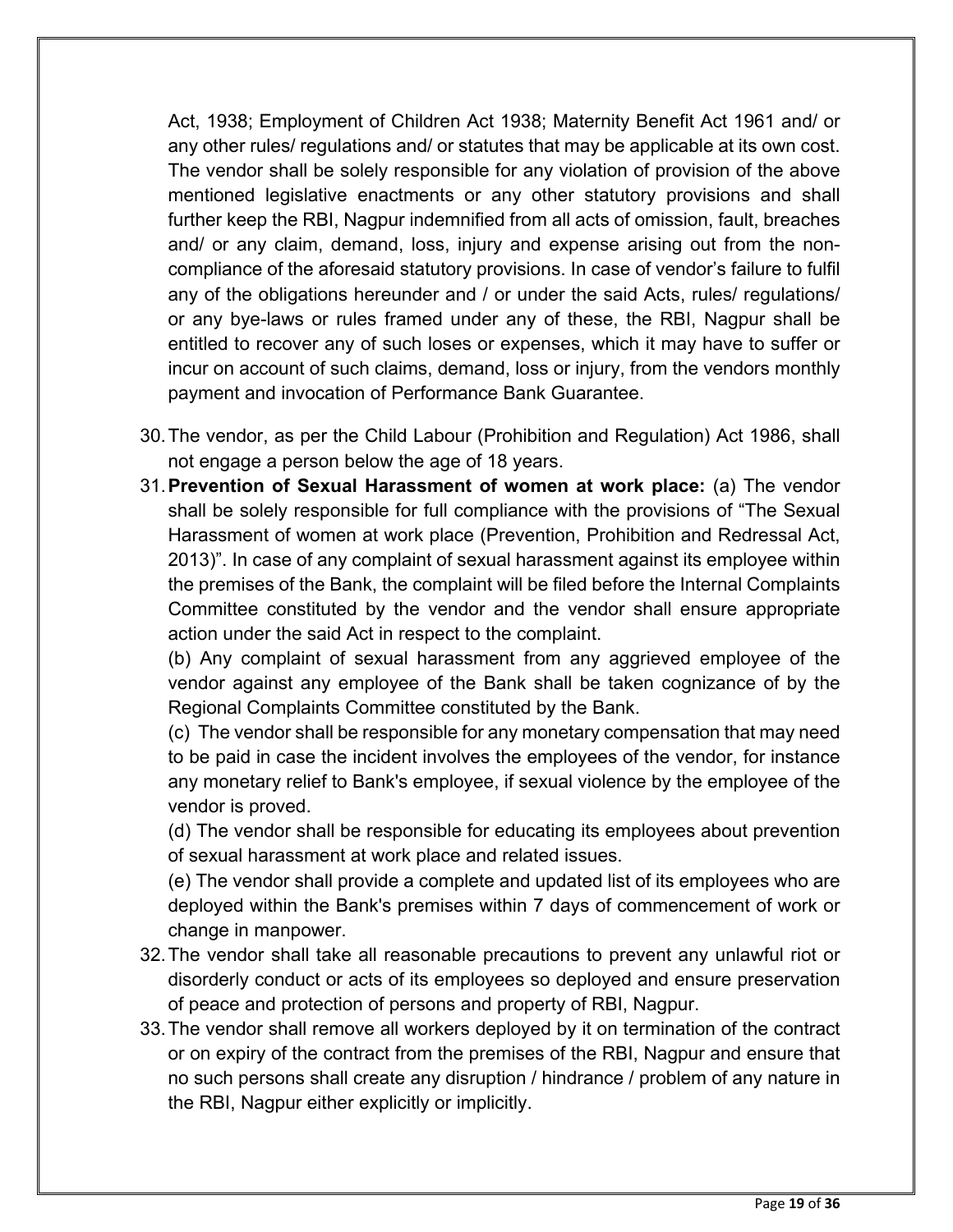- 34.The vendor shall keep the RBI, Nagpur indemnified against all claims whatsoever in respect of the employees deployed by the vendor. In case any employee of the vendor so deployed enters into dispute of any nature whatsoever, it will be the primary responsibility of the vendor to contest the same. In case RBI, Nagpur is made party and is supposed to contest the case, the RBI, Nagpur shall be reimbursed for the actual expenses incurred/likely to be incurred towards Counsel Fee and other expenses, which shall be paid in advance by the vendor to RBI, Nagpur on demand. Further, the vendor shall ensure that no financial or any other liability comes on RBI, Nagpur in any respect and shall keep RBI, Nagpur indemnified in this respect.
- 35.The vendor shall ensure that the persons deployed by it do not take any article/ material out of the RBI premises without a gate pass signed by the designated officials of the RBI, Nagpur.
- 36.**Non Disclosure:** The vendor and its staff shall not disclose, divulge, reveal or use for any purpose any information relating to the Bank, which would reasonably be considered to be private or proprietary to the Bank, the release of which could reasonably be expected to cause harm in any manner to the Bank, which the vendor has obtained, except as authorized by the Bank or as required by law. This obligation on the part of the vendor and its staff shall apply during the term of Agreement and indefinitely upon the termination of Agreement.
- 37.**Arbitration:** In the event of any question, dispute/ difference arising under the agreement or in connection herewith (except as to matters the decision of which is specially provided under the agreement), the same shall be referred to the sole arbitrator appointed by the Regional Director, RBI, Nagpur or his/ her nominee.
- 38.The award of the arbitrator shall be final and binding on the parties. In the event of such arbitrator to whom the matter is originally referred is being transferred or vacating his office or resigning or refusing to work or neglecting his work or being unable to act for any reason whatsoever, the Regional Director, RBI, Nagpur shall appoint another person to act as arbitrator in place of the out-going arbitrator and the persons so appointed shall be entitled to proceed with the reference from the stage at which it was left by its predecessor.
- 39.The arbitrator shall give interim awards and / or directions, as may be required.
- 40. The aforesaid provisions of the Arbitration and Conciliation Act, 1996 and the rules made thereunder and any modification thereof from time to time being in force shall be deemed to apply to the arbitration proceedings under this clause.
- 41. **Jurisdiction**: This agreement shall be subject to the jurisdiction of the courts at Nagpur.

**Note: All the tenderers may please note that any amendments / corrigendum to the tender, if issued in future, will be notified on the RBI Website and MSTC Website as given above and will not be published in the newspaper**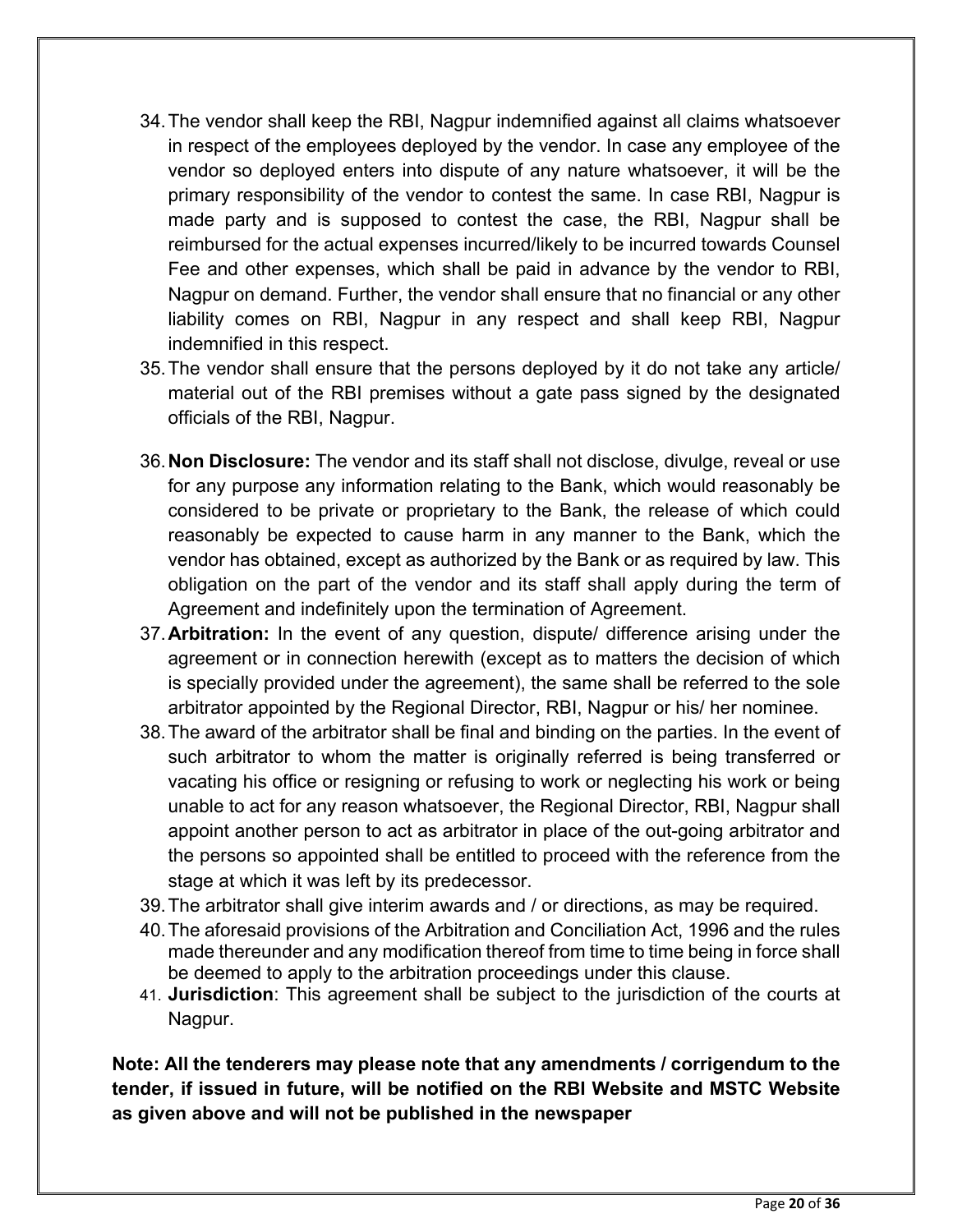# **Section III**

**Annex I** 

## **A. Format of Technical Bid**

## **(To be given on tenderer's letter head)**

### **Tender for installation and maintenance of Coffee/ Tea Vending Machines for supply of Coffee/Tea in the Bank's Premises at MOB and AOB, RBI, Nagpur**

In response to the above and in full agreement with the terms and conditions as stipulated by Reserve Bank of India, Nagpur:

- a. I/ We understand the minimum wages will be required to be paid as per the terms and conditions stipulated by the Central Government from time to time. In addition, I/We also understand that all statutory payments like EPF /ESI /Bonus /Gratuity, etc., also need to be paid as prescribed under various statutes, by me / us.
- b. The Earnest Money Deposit of  $\frac{36,000}{1}$  is given vide NEFT dated  $\qquad$ , UTR No. The D.D. vide number in favour of Reserve Bank of India, Nagpur/ an irrevocable Bank Guarantee issued by a scheduled Bank in the Bank's standard proforma which is available in the tender form [\(Annexure-VII\)](#page-35-1).
- c. On receiving the award of contract, I/We will furnish a Performance Bank Guarantee of ₹  $\frac{1}{2}$  /- which shall be valid for six months beyond the period of contract.
- d. I / We also understand that the Regional Director, Reserve Bank of India, Nagpur has the right to accept or reject my/ our tender bid without assigning any reasons whatsoever and his decision will be binding on me/us.
- e. I/ We have valid registration in respect of Employees Provident fund, Employees State Insurance, GST etc., copies of which are enclosed.
- f. I/ We agree and undertake, if our bid is successful and accepted, to deliver and commission the services in accordance with the requirement of the Bank.
- g. I/ We also understand that the Security deposit/ Bank Guarantee will be invoked in the event of failure on my/ our part to execute the agreement within the specified time or in case of breach attributable to me/ us of the terms and conditions, or failure on my/ our part to duly execute the work.
- h. I/We hereby declare that I/We have read and understood all the above instructions/conditions and agree to abide by them.

Authorized Signatory (Name & Seal)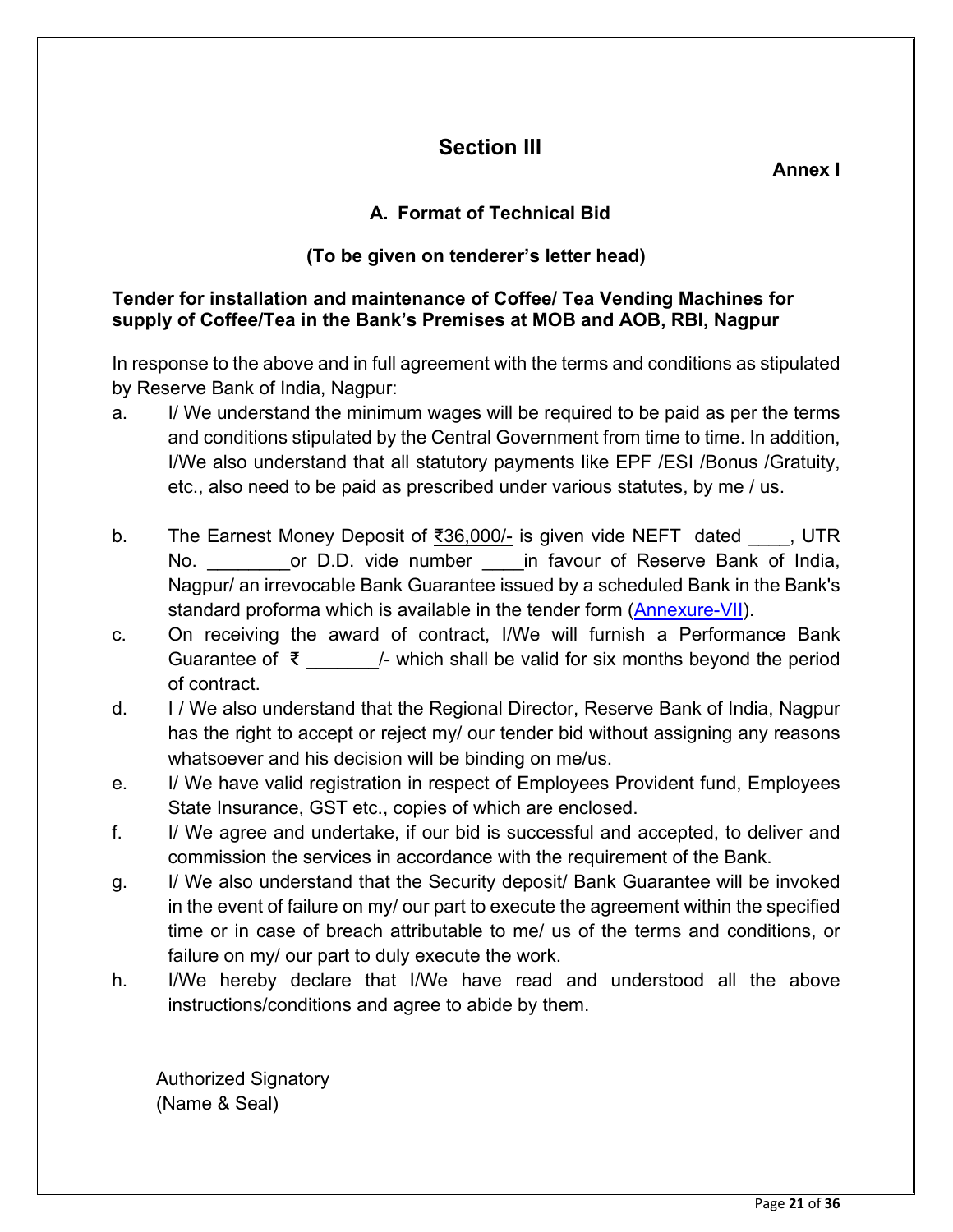## **Documents to be submitted along with the application:**

- 1. Copy of Certificate of Incorporation (in case of companies registered under the Indian Companies Act) / Registration Certificate (in case of partnership firms and proprietary concerns).
- 2. Copy of the Memorandum and Articles of Association (in case of companies registered under the Indian Companies Act) / Partnership Deed (in case of partnership firms).
- 3. Copy of Tax Returns filed for last 3 years.
- 4. Minimum two references from organizations with whom the tenderer is currently executing a similar work as per the enclosed format.
- 5. Copy of audited Balance Sheet for year 2018-19, 2019-20, 2020-21.
- 6. Banker's Certificate [\(Annex VIII\)](#page-37-0)
- 7. Client Certificate [\(Annex V\)](#page-31-0)
- 8. EMD for ₹36,000/- by NEFT/ D.D.in favour of Reserve Bank of India, Nagpur/ an irrevocable Bank Guarantee issued by a scheduled Bank in the Bank's standard proforma which is available in the tender form [\(Annexure-VII\)](#page-35-1).

Details for NEFT are as follows:

A/c Name: NEFT – Reserve Bank of India, Nagpur

A/c Number: 8714295

IFS Code: RBIS0NGPA01

(please read 5th and 10th letter of IFSC Code as "Zero")

- 9. The tenderer must enclose the scan copy of terms and conditions duly signed by the authorized person(s).
- 10. **Experience Details:** List of similar contracts entered into by the tenderer during the last 3 years (including orders on hand at present) each costing minimum ₹18 lakhs or more per year. Similar contract for this purpose means a comprehensive contract for installation of vending machines as well as supply of coffee/ tea.

Further, the intending tenderer must and have executed successfully similar works\*, during last five years ending on March 31, 2022 as under:

(a) Three works each costing not less than the amount equal to 40% of the estimated cost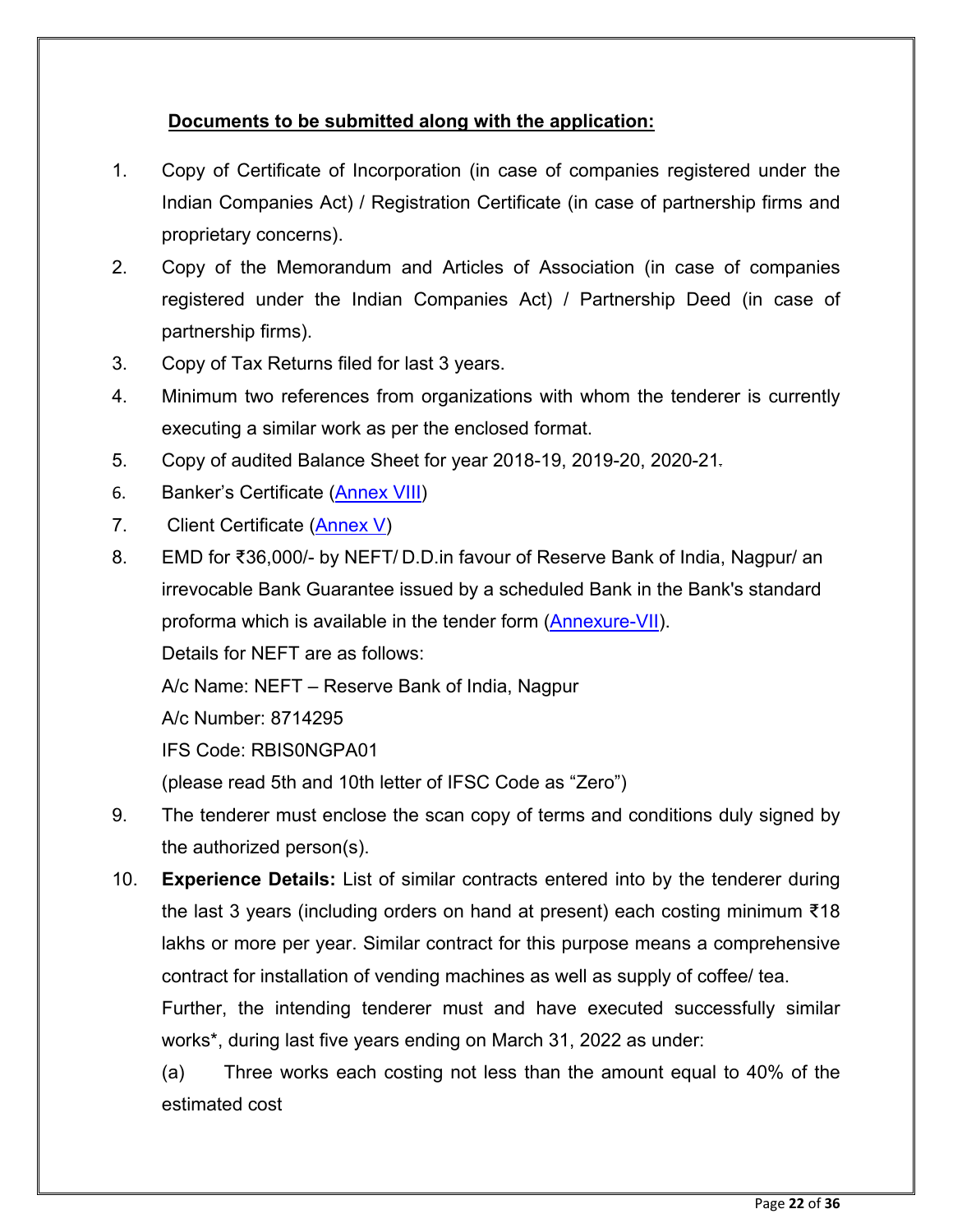OR

(b) Two works each costing not less than the amount equal to 50% of the estimated cost

OR

(c) One work costing not less than the amount equal to 80% of the estimated cost

The following may also be noted:

- 1. Only one tender per tenderer will be accepted.
- 2. It may be noted that the tenders not accompanied by any one of the prescribed documents or satisfactory explanation thereof will be liable for rejection forthwith.
- 3. After examination of the Part I and related documents, if any of the tenderer is not found to possess the required eligibility, their tenders will not be accepted by the Bank for further processing and their financial bid will not be opened. Also, if any tenderer is not found to possess the required eligibility for participating in the tendering process at any point of time and/or his bankers are found unsatisfactory, the Bank reserves the right to reject his offer even after opening of Part-II of the tender. The Bank is not bound to assign any reason for doing so.
- 4. The Bank is not bound to accept the lowest tender and reserves the right to accept either in full or in part any tender. The Bank also reserves the right to reject all the tenders without assigning any areas.
- 5.The Bank has full right to instruct any additional work on agreed payment basis whenever required which may deem fit.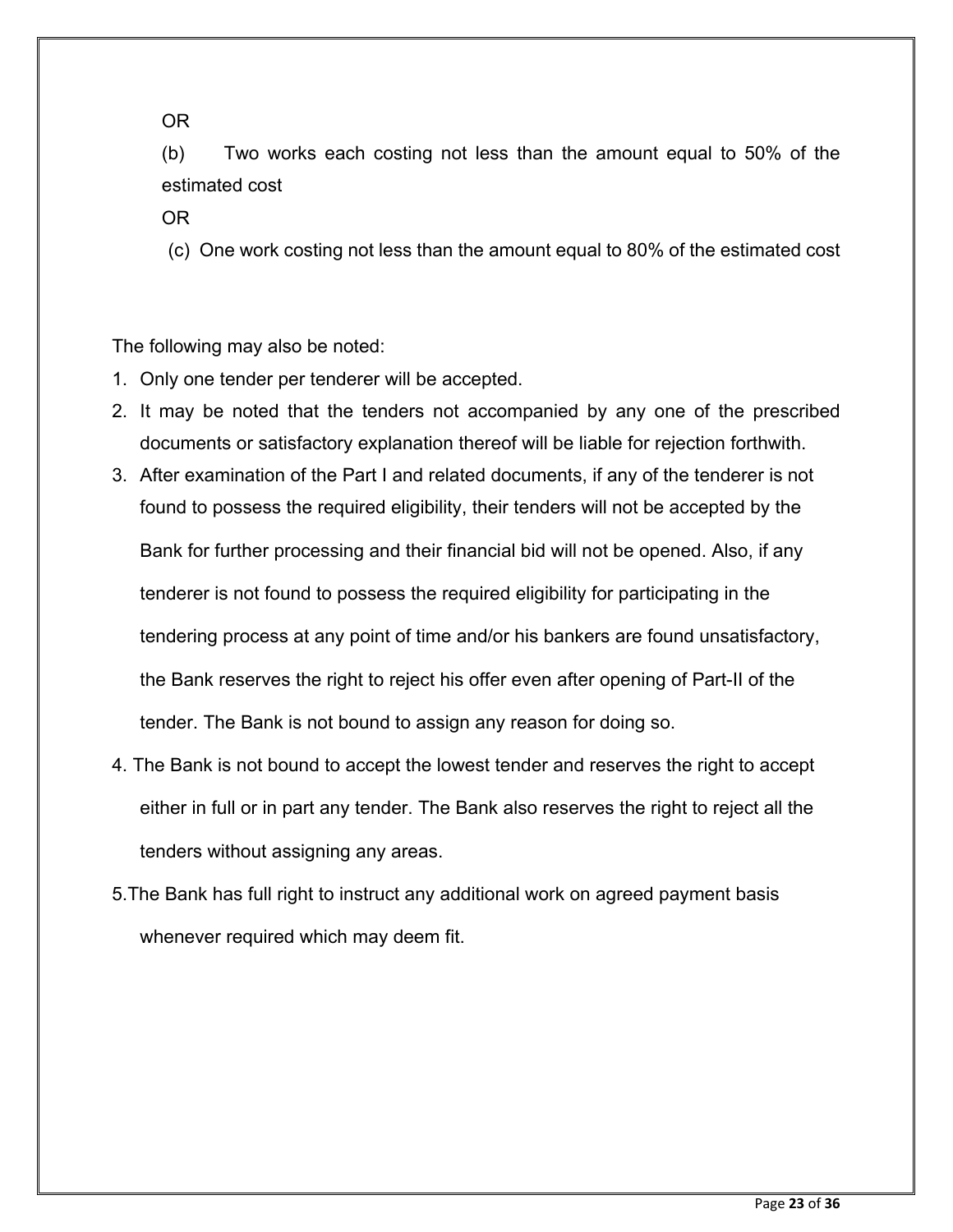# **B. Particulars of the tendering Company/Firm**

|                | To be given on tenderer's letter head)                        |       |
|----------------|---------------------------------------------------------------|-------|
| 1              | Name of the Company/Firm                                      |       |
| 2              | Type of Company/ Proprietorship,                              |       |
|                | Partnership, etc.                                             |       |
| 3              | Name and address of the Proprietor/ Partners/                 |       |
|                | Directors of the Company                                      |       |
| $\overline{4}$ | Registration (firm, company etc.,) / Registration             |       |
|                | Authority, Date Number etc.                                   |       |
| 5              | Registered office address and telephone number                |       |
|                | & email address                                               |       |
| 6              | Office address through which the work will be                 |       |
|                | handled (together with vendor's email address)                |       |
| $\overline{7}$ | Experience in undertaking similar supplies to                 | Years |
|                | other organizations                                           |       |
| 8              | Total value of the supplies made to the other                 | ₹     |
|                | organizations for the last 3 years (value of the              | ₹     |
|                | service not the cost of machines)                             | ₹     |
| 9              | Furnish Audited Financial Statements                          |       |
|                | for last 3 years                                              |       |
| 10             | Whether<br>of<br>The<br>Supplying<br>to<br>any                |       |
|                | Government/Semi-Government Undertaking/s as                   |       |
|                | approved suppliers and if so, furnish details                 |       |
| 11             | Indicate if involved in any litigation                        |       |
| 12             | Any disputes (including with statutory authorities) which are |       |
|                | pending and details of the stage of proceedings. Please also  |       |
|                | see Sr no. 2 of eligibility conditions and submit prescribed  |       |
|                | declaration to the extent applicable                          |       |

Signature of the tenderer with Seal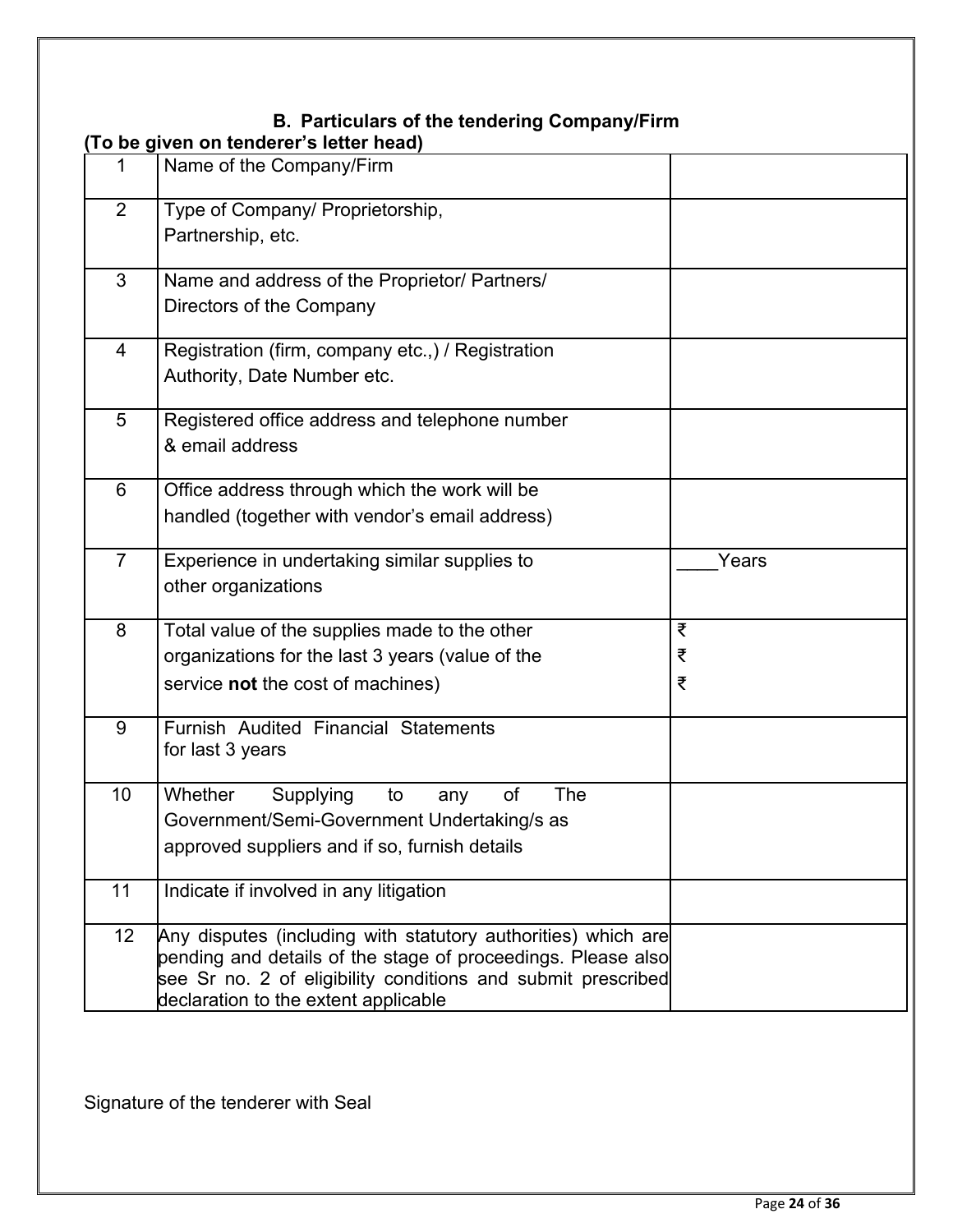## **C. Details of Banker/s**

# **(To be given on tenderer's letter head)**

| <b>Particulars</b>                                    | <b>Banker 1</b> | <b>Banker 2</b> |
|-------------------------------------------------------|-----------------|-----------------|
| Name of the Branch and its<br>complete postal Address |                 |                 |
| Name and Job-title of                                 |                 |                 |
| the Contact Person                                    |                 |                 |
| along with his/her                                    |                 |                 |
| Telephone No(s) and                                   |                 |                 |
| Fax No.(s) etc.                                       |                 |                 |
| Type of Account and                                   |                 |                 |
| Account No.                                           |                 |                 |
| <b>Whether Credit</b>                                 |                 |                 |
| Facility/Overdraft facility                           |                 |                 |
| enjoyed by the vendor.                                |                 |                 |
| The period from which                                 |                 |                 |
| the vendor has been                                   |                 |                 |
| banking with the                                      |                 |                 |
| Banker.                                               |                 |                 |
| Any other information                                 |                 |                 |
| which the vendor may                                  |                 |                 |
| like to furnish about its                             |                 |                 |
| Bankers:                                              |                 |                 |
| IFSC code of the                                      |                 |                 |
| <b>Branch</b>                                         |                 |                 |

Authorized Signatory (With name & Seal)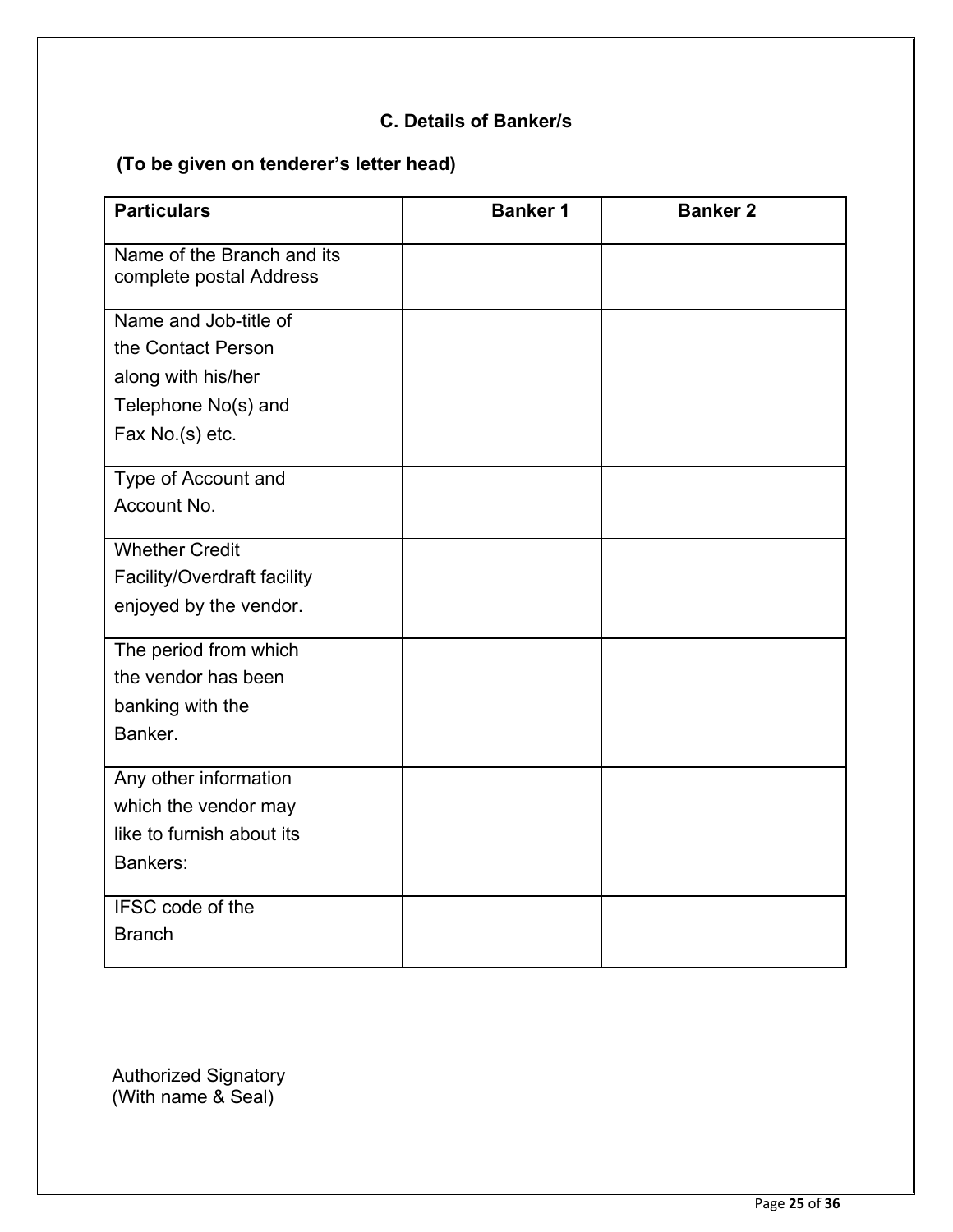**Annex II**

| <b>Format II (Financial bid)</b>                                                                                                                                                  |                                                                         |                                                                                                  |                                      |
|-----------------------------------------------------------------------------------------------------------------------------------------------------------------------------------|-------------------------------------------------------------------------|--------------------------------------------------------------------------------------------------|--------------------------------------|
| Tender for Installation and maintenance of Minimum Four Coffee/ Tea Vending<br>Machines and for supply of Coffee/Tea in the Bank's premises using fresh milk<br>and coffee beans. |                                                                         |                                                                                                  |                                      |
| <b>Items (Premium</b><br>Quality)                                                                                                                                                 | <b>Indicative</b><br>average<br>consumption in<br>cups per month<br>(A) | Rate (B)<br>(Inclusive of GST)<br><b>Dispensed quantity 100 ml</b><br><b>Cup capacity 150 ml</b> | Total (C)<br>(C: A*B) (In<br>rupees) |
| Tea with milk (Masala,<br>Cardamom<br>$etc.$ )<br>Indicative<br>brands-<br>(Twinings, Tata Tea,<br>Brooke Bond, Lipton)                                                           | 6600                                                                    |                                                                                                  |                                      |
| Tea without milk -<br>Flavoured (Castleton,<br>Makaibari (2nd flush)),                                                                                                            | 4000                                                                    |                                                                                                  |                                      |
| Green Tea (Tulsi &<br>Kashmiri Kahwa)<br>Indicative<br>brands-<br>Girnar, Typhoo of TE-<br>A-ME, India Organic                                                                    | 3000                                                                    |                                                                                                  |                                      |
| Coffee with/<br>without<br>milk-(Latte,<br>Cappuccino,<br>Espresso) of Nescafe,<br>Bru, Café Coffee Day                                                                           | 3500                                                                    |                                                                                                  |                                      |
| Cups<br>and<br>paper<br>napkins                                                                                                                                                   | 17100                                                                   |                                                                                                  |                                      |
| <b>Stirrers</b>                                                                                                                                                                   | 17100                                                                   |                                                                                                  |                                      |
|                                                                                                                                                                                   |                                                                         |                                                                                                  |                                      |
|                                                                                                                                                                                   |                                                                         |                                                                                                  |                                      |

Grand total of Average Monthly amount (in words)

………………………………………………………………………………………………… Certified that: - The above rates are inclusive of all applicable charges and taxes.

a) Rates quoted are valid from September 01, 2022 till March 31, 2023 from the date of commencement of the contract.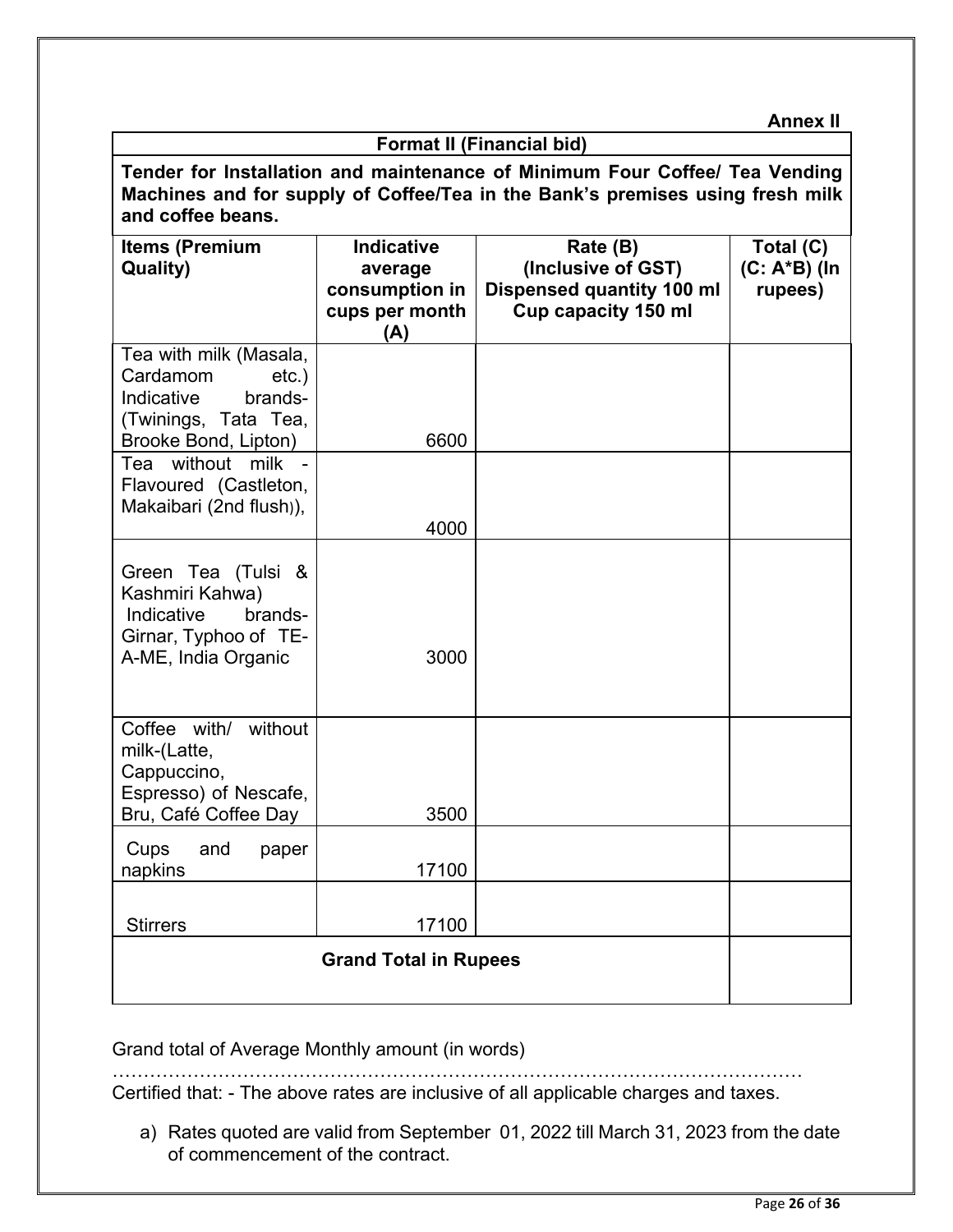b) Increase in rates i.e. price escalation would be considered as per inflation rates.

The rates for items for subsequent years shall be calculated on the basis of indexation.

The formula to be used for such indexation will be as follows:

 $AC = AP (15 + 85 x (CPIc / CPIp)) x 1/100$ , where

Ac = Rate of item for current year

Ap= Rate of item for previous year

CPIc= Consumer Price Index for urban non-manual employees for all India for 6 months

prior to the commencement date of contract for the current year

CPIp= Consumer Price Index for urban non-manual employees for all India for 6 months

prior to the commencement date of contract for the previous year

b) I/ We will provide the catering services as per the requirement to be prescribed by the Reserve Bank of India, Nagpur from time to time.

### **Note**

\*Prices quoted are based on indicative monthly consumption as above. The above number is based on current consumption and may change based on taste and demand. Total (C= A X B) shall be used for evaluating the price bid. The lowest tender shall be decided only on the basis of total amount quoted in Grand Total) and shall be identified as  $\vert 1 \vert$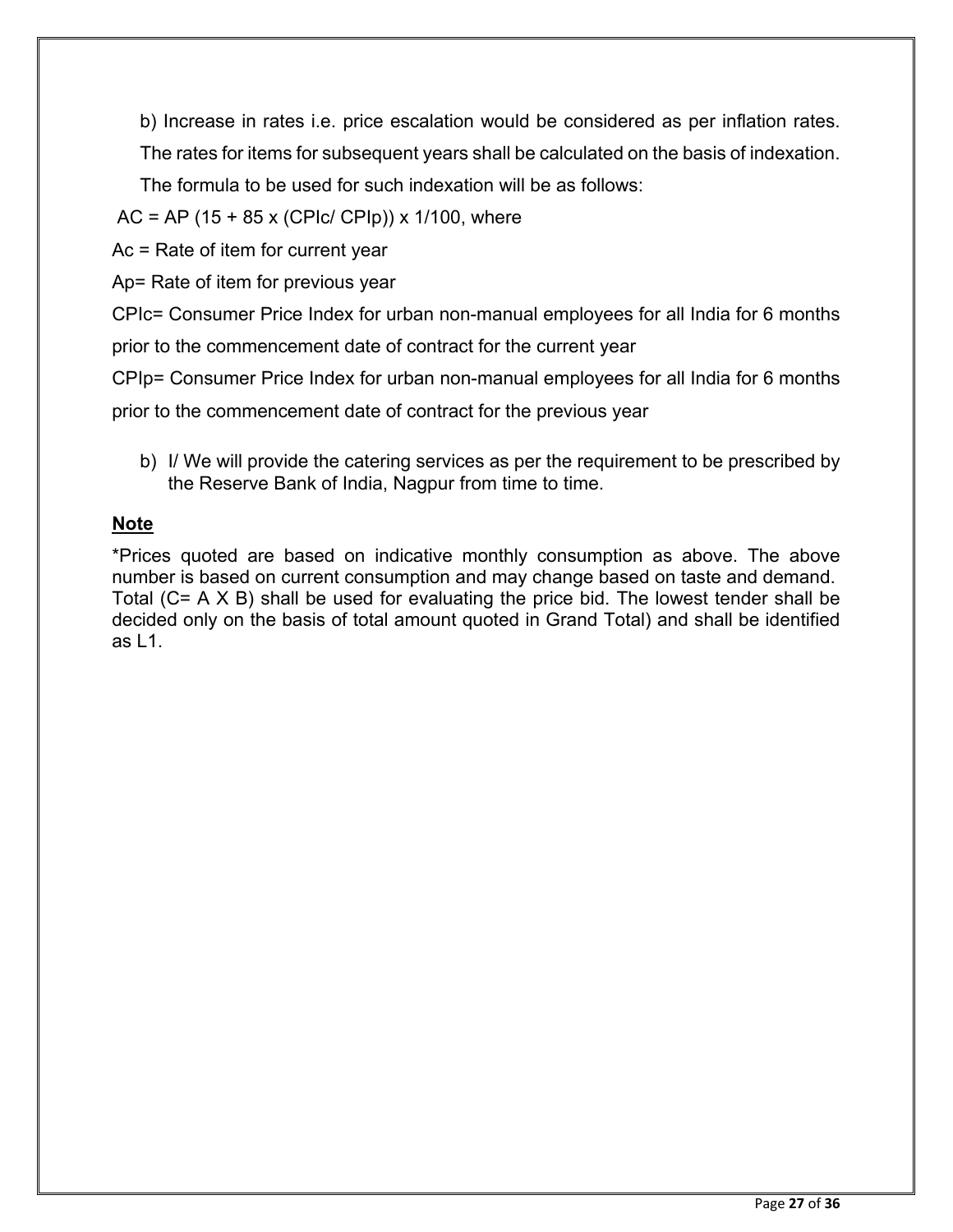#### **Annex III**

### **Declaration (**To be given on client's letter head**)**

<span id="page-29-0"></span>This is to certify that:

- a) The track record of the tenderer is clean and it is/ was not involved in any illegal activities or financial frauds;
- b) The tenderer's contract was not terminated in the past by any organization during the contract period due to unsatisfactory performance and
- c) The tenderer has not been put in negative list by any government organization/ bank/ any other entity for breach of applicable laws or violation of regulatory prescriptions or breach of agreement or for any reason whatsoever.
- d) No agent, middleman or any intermediary has been, or will be, engaged to provide any services, or any other item or work related to the award and performance of this contract.
- e) No agency commission or any payment which may be construed as an agency commission has been or will be paid and that the tender price will not include any such amount.

Authorized Signatory

(With name & Seal)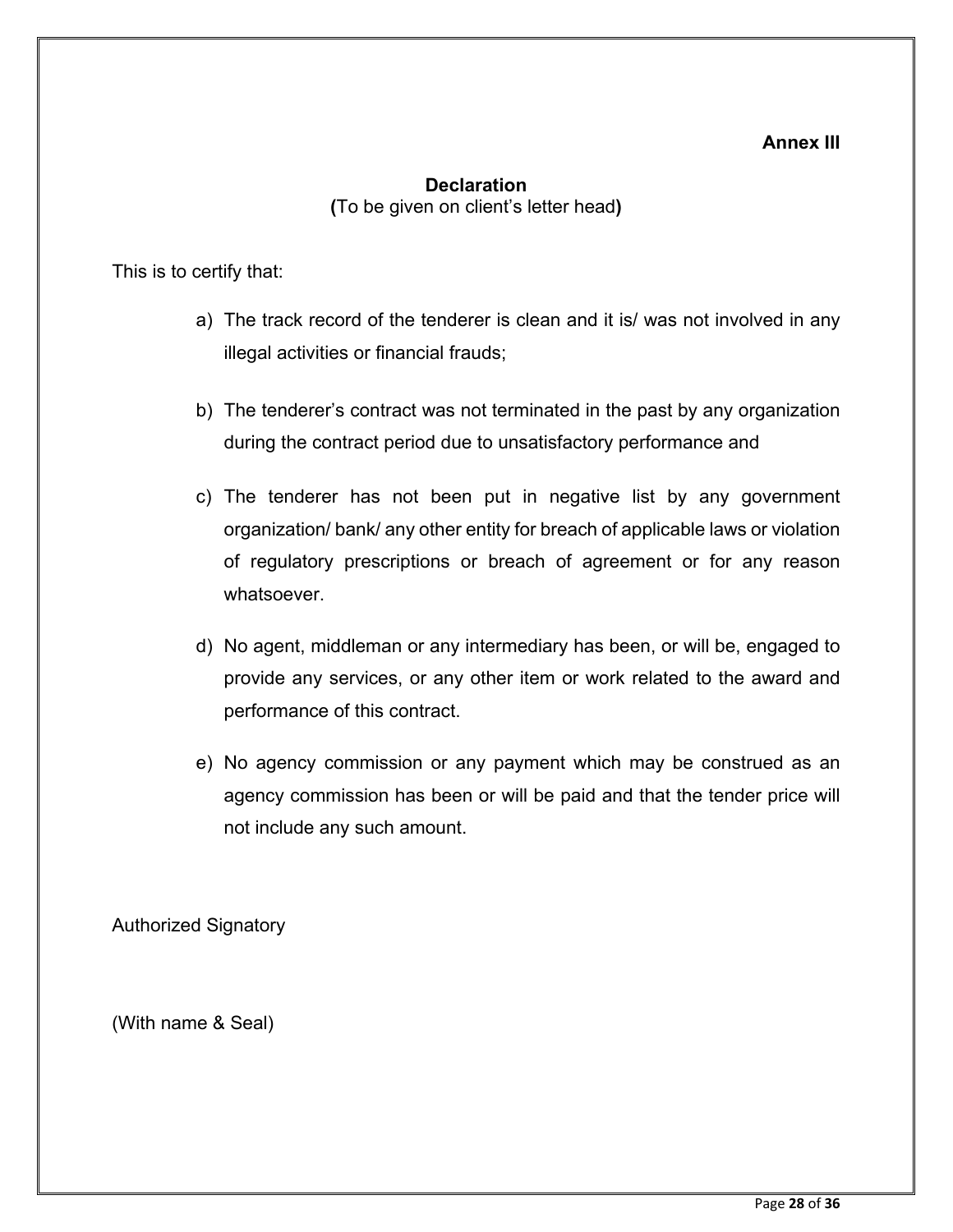#### <span id="page-30-0"></span>**DRAFT FORM OF BANKERS' SOLVENCY CERTIFICATE FROM A SCHEDULED BANK**

(This should be enclosed with tender in an envelope sealed by the Banker) This is to certify that to the best of our knowledge and information M/s....................................................................................... having address as reproduced below, a customer of our Bank are/is respectable and can be treated as good for any engagement up to a limit of ₹............... (Rupees ............................................................). This certificate is issued without any guarantee or responsibility on the Bank or any of the officers.

(Signature)

For the Bank

### **Note:**

- f. Bankers' certificates should be on letter head of the Bank, sealed in cover addressed to Regional Director, HRMD, Reserve Bank of India, Nagpur.
- g. In case of partnership Successful Bidder, certificate to include names of all partners as recorded with the Bank.

Composition of the firm (whether Partnership/ LLP/ Private Limited/ Proprietorship/ Public Limited.) may be indicated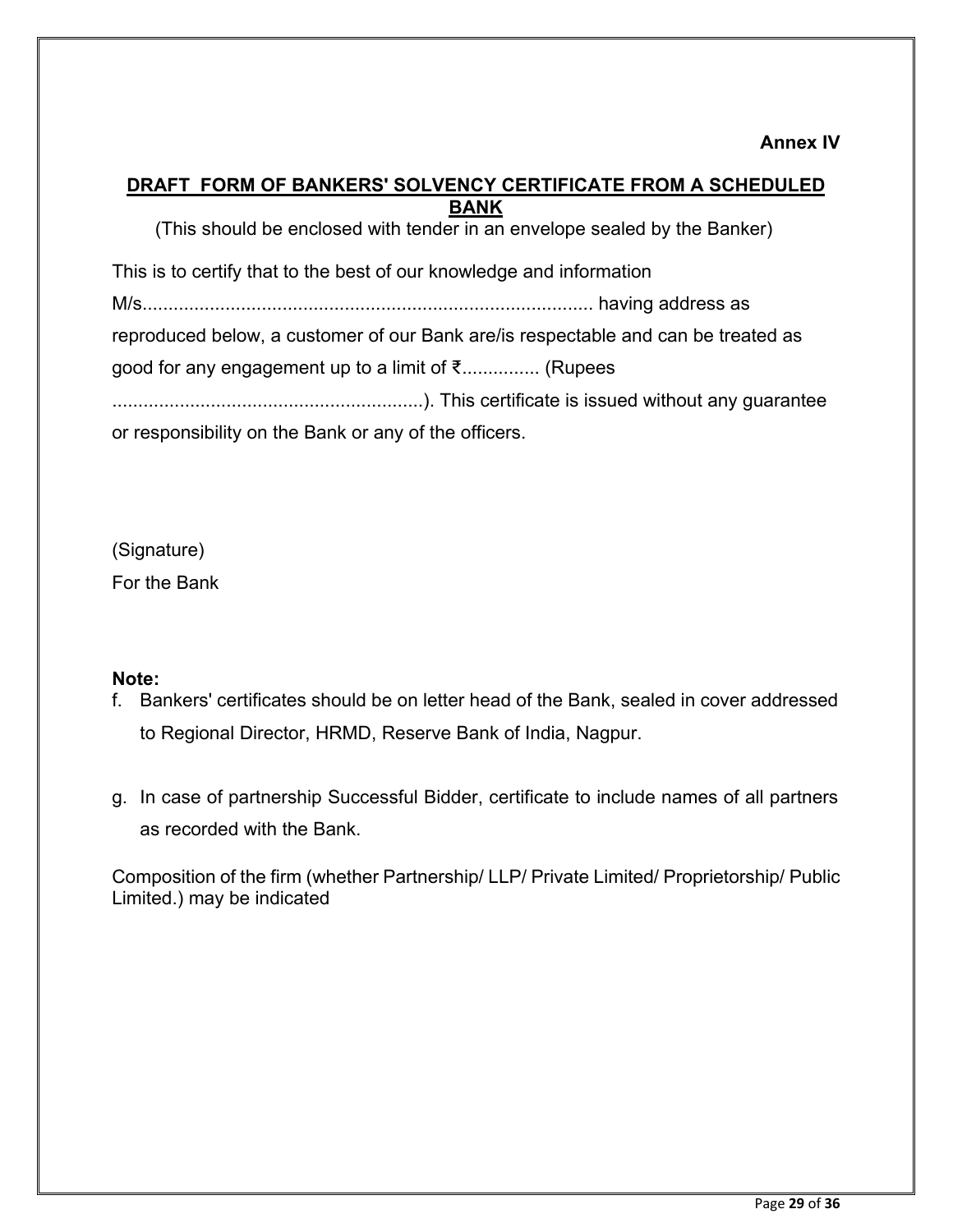### <span id="page-31-0"></span>**Annex V**

# **CLIENT's CERTIFICATE REGARDING PERFORMANCE OF VENDOR**

(To be given on client's letter head)

- 1. Name & address of the Client
- 2. Details of Tea/Coffee Services executed by Shri /M/s
- 3. Name of work with brief particulars
- 4. Agreement No. and date
- 5. Agreement amount
- 6. Date of commencement of contract
- 7. Date of expiry of contract
- 8. Duration of relationship with the Vendor
- 9. Details (Date of levy of penalty, Amount of penalty and reasons) of penalty levied for deficiencies in services rendered
- 10.Details of disputes with the Vendor during the contract
- 11.General Feedback on the quality of service by Vendor
- 12.Rating of Tea/Coffee services rendered: Outstanding/Very Good/ Good/Satisfactory/ poor
- 13.Recommendation, if any or any other feedback

(Authorised signatory of the Client)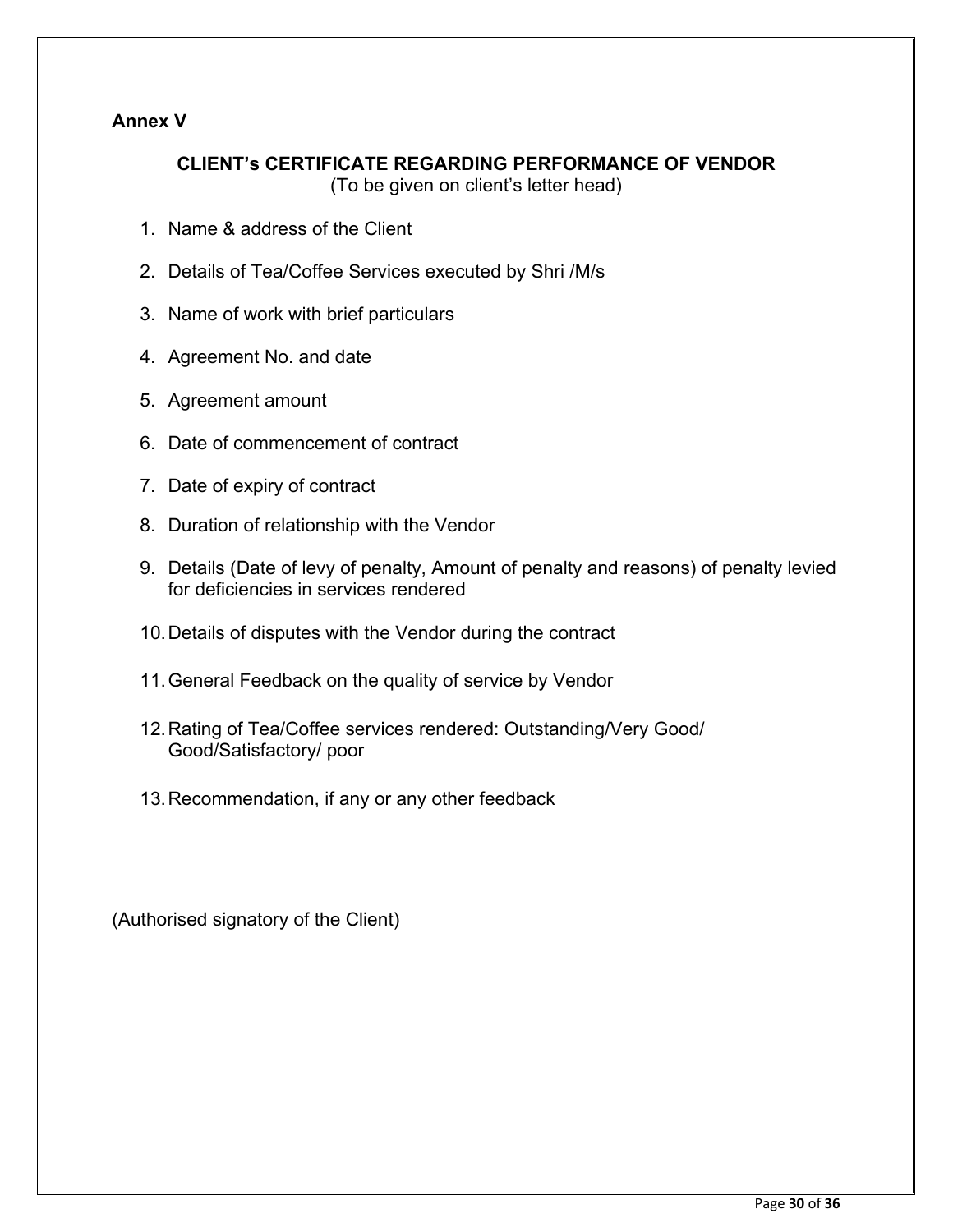### **Proforma of Bank Guarantee for Security Deposit**

**(To be submitted on Non-judicial stamp paper of appropriate value purchased in the name of the issuing bank)** 

No. \_\_\_\_\_\_\_\_\_\_\_\_\_ Date \_\_\_\_\_\_\_\_\_\_\_

To: The Regional Director Reserve Bank of India, Regional Office, Main office building, Near Gandhi Bridge, Nagpur-440001

Dear Sir,

In consideration of your agreeing to engage M/s (hereinafter referred to as "the Contractor") in terms of their contract with you for INSTALLATION AND MAINTENANCE OF COFFEE/TEA VENDING MACHINES FOR SUPPLY OF COFFEE/TEA IN THE BANK'S PREMISES at MOB and AOB as per their Tender dated \_\_\_\_ and your Special Conditions of Contract and other tender documents relating thereto subject to the conditions and alterations mutually agreed upon /set forth or referred to in your Contract dated in the form of guarantee from us in the manner hereinafter contained, we (Name of the Bank) do hereby covenant and agree with you as follows:

1. We undertake to indemnify you and keep you indemnified from time to time to the extent of ₹  $\blacksquare$  /- (Rupees  $\blacksquare$  Only) against any loss or damage caused to or suffered by or that may be caused to or suffered by you by reason of any breach or breaches on the part of the Contractor of any of the terms and conditions contained in the said Contract and in the event of the Contractor making any default or default in carrying out any of the work under the said Contract or otherwise in the observance and performance of any of the terms and conditions relating thereto in accordance with the true intent and meaning thereof, we shall forthwith on demand pay to you such sum or sums not exceeding in total the said sum of  $\bar{\zeta}$  /- (Rupees only) as may be claimed by you as your losses and/or damages, costs, charges or expenses by reason of such default on the part of the Contractor.

2. Notwithstanding anything to the contrary, your decision as to whether the Contractor has made any such default or defaults and the amount or amounts to which you are entitled by reasons thereof will be binding on us and we shall not be entitled to ask you to establish your claim or claims under this Guarantee but will pay the same forthwith on your demand without any protest or demur.

3. This guarantee shall continue and hold good until it is released by you on the application by the Contractor after expiry of the relative guarantee period of the said Contract and after the contractor had discharged all his obligations under the said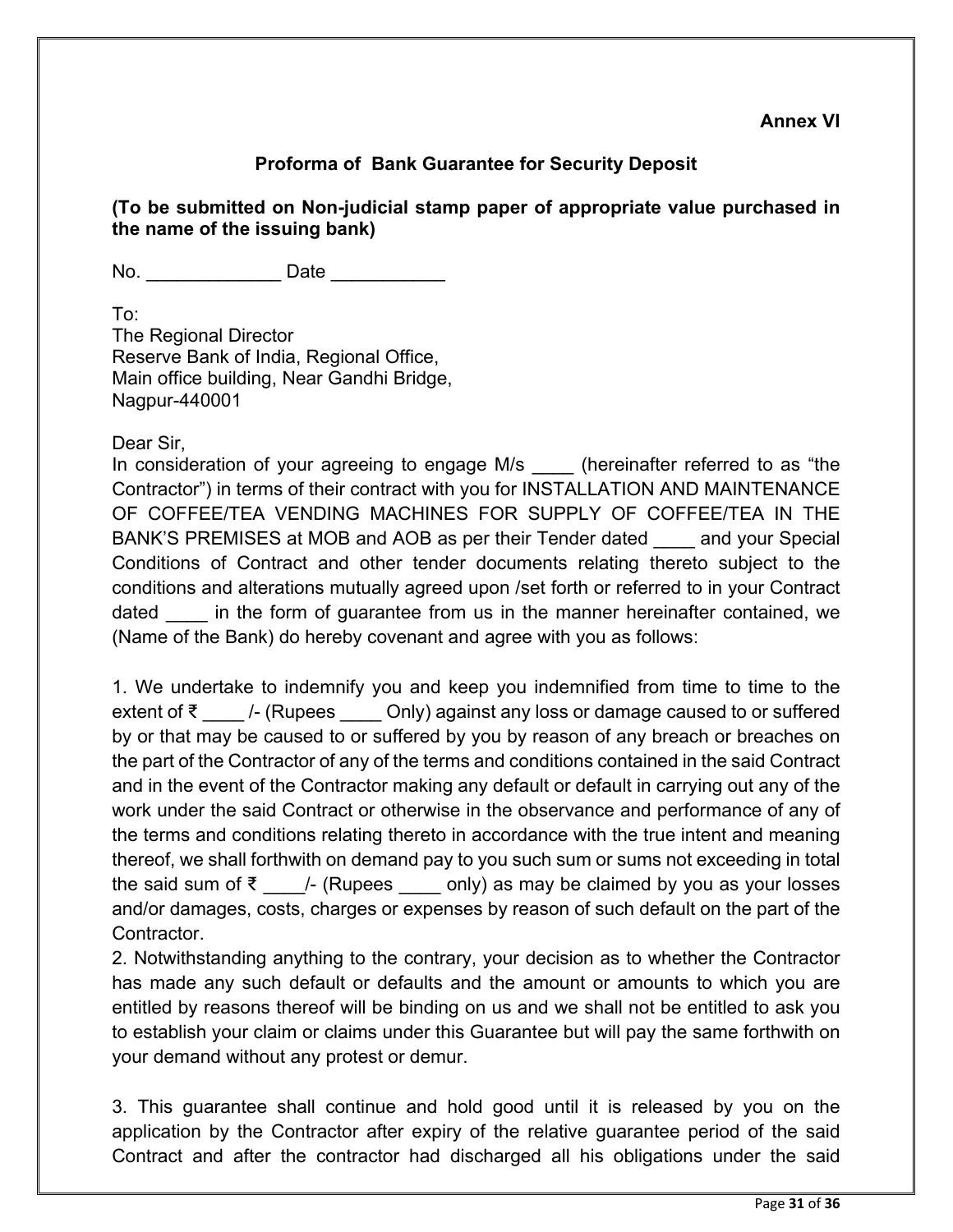Contract and produced a certificate of due completion of the work under the said contract and submitted a "No Demand Certificate", provided always that this guarantee shall in no event remain in force six (06) months after the day of expiry of the contract without prejudice to your claim or claims arisen and demanded from or otherwise notified to us in writing.

4. Should it be necessary to extend this guarantee on account of any reason whatsoever, we undertake to extend the period of this Guarantee on your request till such time as may be required by you. Your decision in this respect shall be final and binding on us.

5. You will have the fullest liberty without effecting this guarantee from time to time to vary any of the terms and conditions of the said contract or extend the time of performance of the Contractor or to postpone for any time or from time to time any of your rights or powers against the Contractor and either to enforce or forbear to enforce any of the terms and conditions of the said Contract and we shall not be released from our liability under this guarantee by the exercise of your liberty with reference to matters aforesaid or by reason of any time being given to the Contractor or any other forbearance, act or omission on your part or any indulgence by you to the Contractor or by any variation or modification of the said contract or any other act, matter or things whatsoever, which under the law relating to sureties would but for the provisions hereof have the effect of so releasing us from our liability hereunder provided always that nothing herein contained will enlarge our liability hereunder beyond the limit of  $\bar{\tau}$  \_\_\_\_/- (Rupees \_\_\_\_only) as aforesaid.

6. This guarantee shall not in any way be affected by your taking or varying or giving up any securities from the Contractor or any other person, firm or company on its behalf or by the winding up, dissolution, insolvency or death as the case may be, of the Contractor.

7. In order to give full effect to the guarantee herein contained, you shall be entitled to act as if we were your principal debtors in respect of all your claims against the Contractor hereby guaranteed by us as aforesaid and we hereby expressly waive all our rights of surety-ship and other rights, if any, which are in any way inconsistent with any of the provisions of this guarantee.

8. Subject to the maximum limit of our liability as aforesaid, this guarantee will cover all your claim or claims against the contractor from time to time arising out of or in relation to the said contract and in respect of which your claim in writing is lodged on us before expiry of this guarantee.

9. Any notice by way of demand or otherwise hereunder may be sent by special courier, email or registered post to our local address as aforesaid and if sent by post, it shall be deemed to have been given when the same has been posted.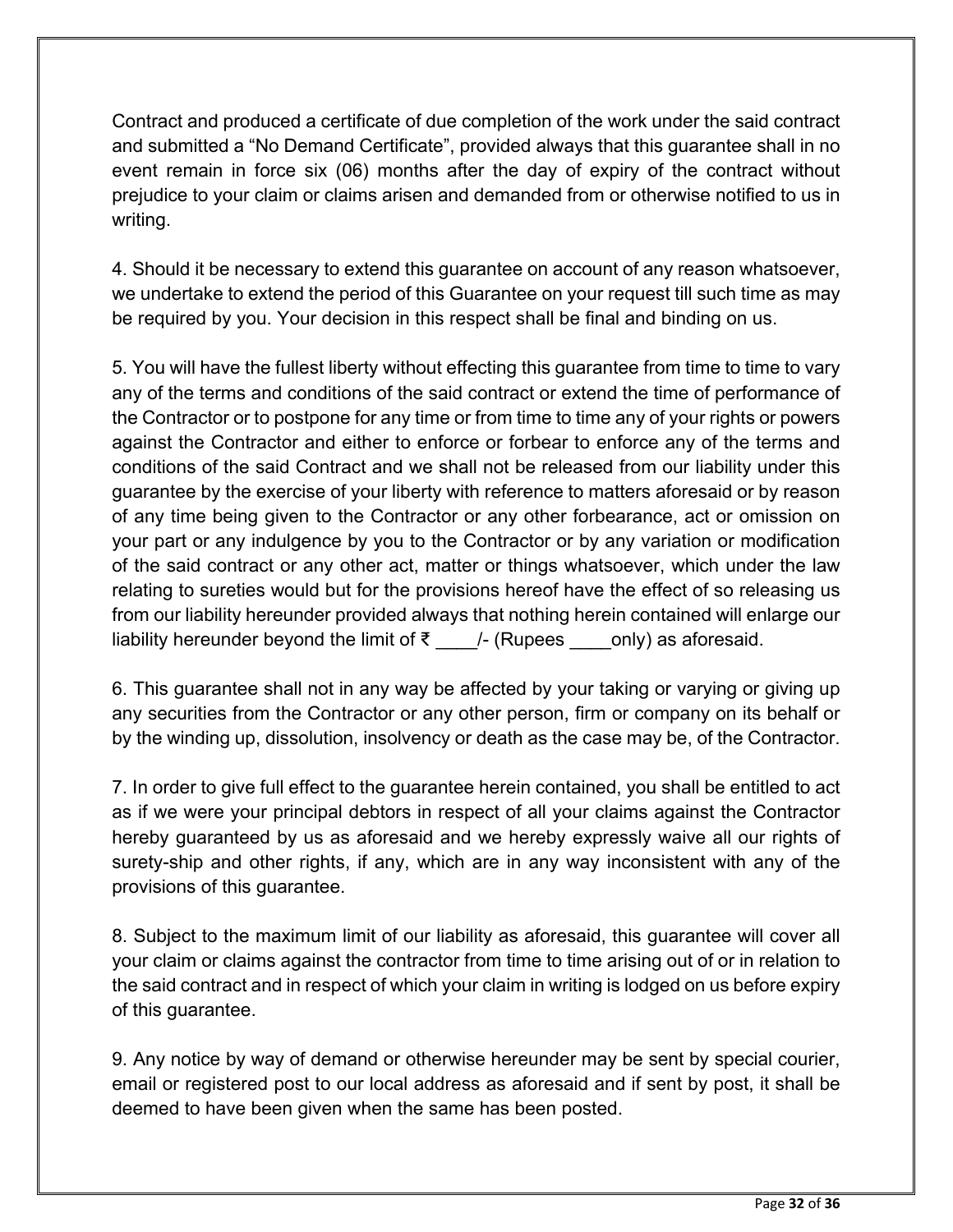10. This guarantee and the powers and provisions herein contained are in addition to and not by way of limitation of or substitution for any other guarantee or guarantees heretofore given to you by us (whether jointly with others or alone) and now existing uncancelled and that this guarantee is not intended to and shall not revoke or limit such guarantee or guarantees.

11. This guarantee shall not be affected by any change in the constitution of the contractor or us nor shall it be affected by any change in your constitution or by any amalgamation or absorption thereof or therewith but will ensure to the benefit of and be available to and enforceable by the absorbing or amalgamated company or concern.

12. Any forbearance, act or omission on the part of the Bank in enforcing any of the conditions of the said tender or showing of any indulgence by the Bank to the Tenderer shall not discharge the Surety in any way and the obligations of the Surety under this guarantee shall be discharged only on the intimation thereof being given to the Surety by the Bank.

13. This guarantee is irrevocable during the period of its currency and shall not be revoked without your previous consent in writing.

14. We further agree and undertake to pay you without demur the amount demanded by you in writing notwithstanding any difference or dispute or controversy that may exist or arise between you and contractor or any other person.

15. Notwithstanding anything contained herein above our liability under this guarantee is restricted to ₹ \_\_\_\_/- (Rupees \_\_\_\_only). Unless a written claim is lodged on us for payment under this guarantee before the expiry date, including extensions if any, of this guarantee all your rights under the guarantee shall be forfeited and we shall be deemed to have been released and discharged from all liabilities there under, irrespective of whether or not the original guarantee is returned to us.

16. We have power to issue this guarantee in your favour under the Memorandum and Articles of Association of our Bank and the undersigned has full power to execute this Guarantee under the Power of Attorney granted to him by the Bank.

SIGNED AND DELIVERED (For & on behalf of the above-named Bank) For & on behalf of (Banker's Name & Seal) BRANCH MANAGER

(Banker's Seal) Address \_\_\_\_\_\_\_\_\_\_\_\_\_\_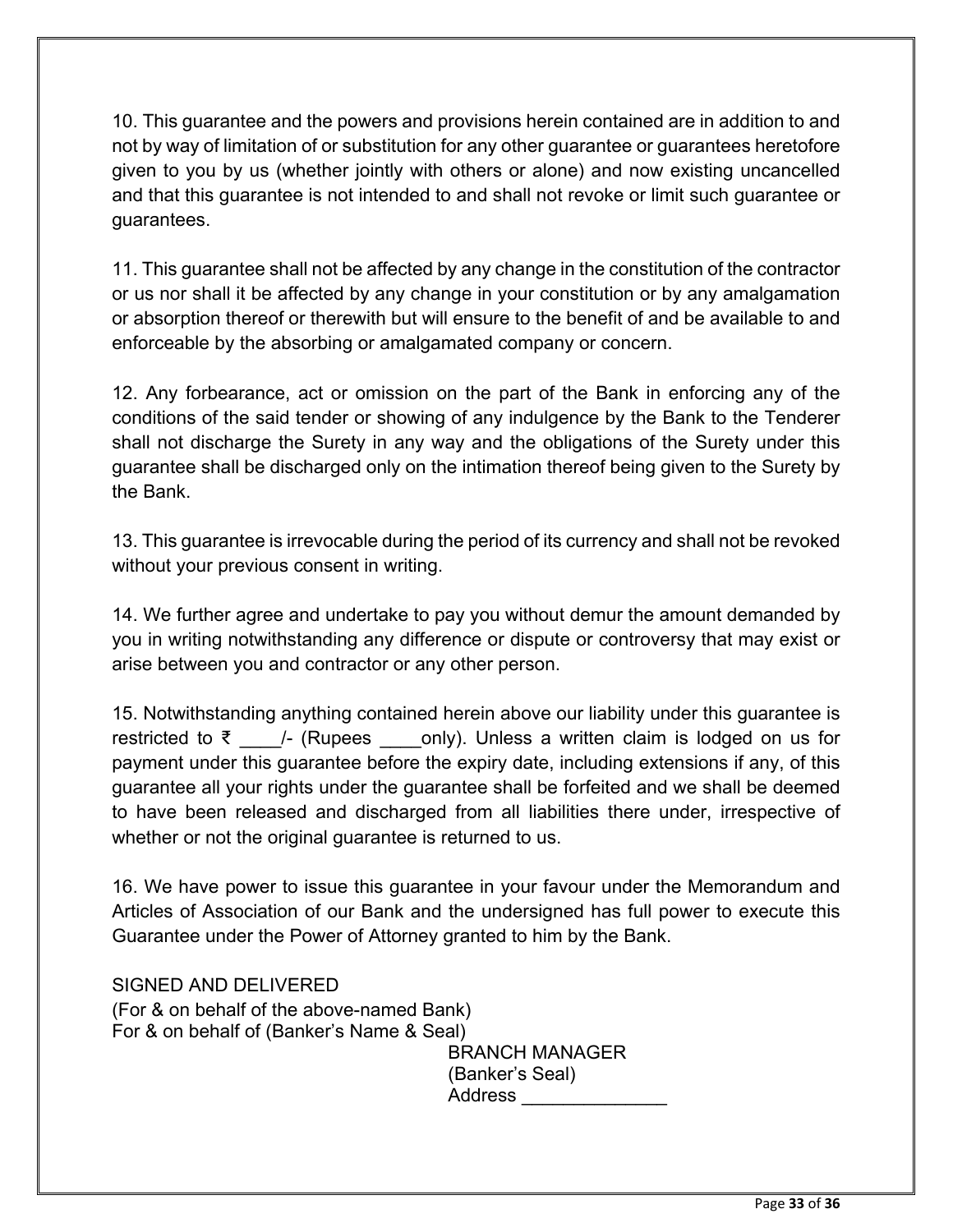# <span id="page-35-1"></span><span id="page-35-0"></span>**Proforma For Bank Guarantee In Lieu Of Earnest Money Deposit**

(To be submitted on non-judicial stamp paper of appropriate value purchased in the name of the issuing Bank)

This deed of guarantee made this day of two thousand between (Name of Banker) having its registered office at \_\_\_\_\_ (place) and one of its local offices at \_\_\_\_ (hereinafter referred to as the Surety), and Reserve Bank of India, a Corporation constituted by the Reserve Bank of India Act, 1934, having its Central Office at Central Office Building, Shahid Bhagat Singh Road, Mumbai-400 001 INDIA (hereinafter referred to as the Bank).

WHEREAS (Tenderer's name hereinafter referred to as 'Tenderer') a Company registered under \_\_\_\_\_ and having its registered office at \_\_\_\_\_\_ is bound to deposit with the Bank by way of earnest money ₹ (Rupees

\_\_\_\_\_\_\_\_\_\_\_\_\_\_\_ only) in connection with E-Tender for Installation and Maintenance of Coffee/Tea Vending Machines for supply of Coffee/Tea in the Bank's Premises at MOB and AOB, Nagpur and the specifications and terms and conditions enclosed therein. WHEREAS the tenderer as per clause No. \_\_\_\_\_ Section II of Instructions to tenderers

and special conditions has agreed to furnish a Bank Guarantee valid up to instead of deposit of earnest money in cash.

NOW THIS WITNESSETH:

1. That the Surety in consideration of the above Tender made by the Tenderer to the Bank hereby undertakes to guarantee payment on demand without demur to the Bank the said amount of ₹ \_\_\_\_\_\_\_\_\_\_\_ (Rupees \_\_\_\_\_\_\_\_\_\_\_ \_\_\_\_\_\_\_\_\_\_\_\_\_\_\_\_ only) within one week from the date of receipt of the demand from the Bank on presentation of this deed of guarantee, which the Tenderer is bound to deposit with the Bank by way of earnest money in connection with his Tender.

2. This guarantee shall not be affected by any infirmity or irregularity on the part of the Tenderer or by the dissolution or any change in the constitution of the Bank, Tenderer or the Surety.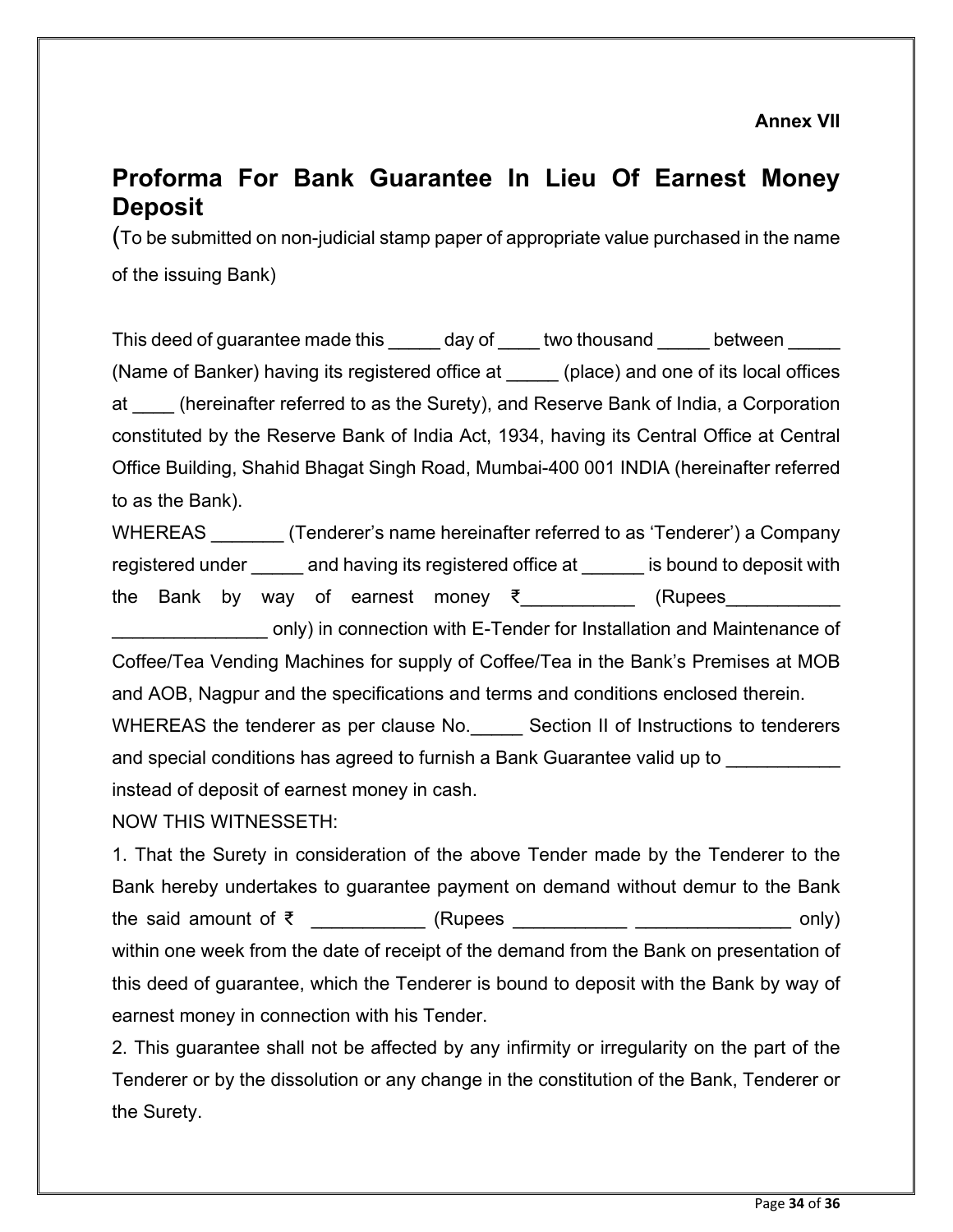3. The Bank shall be eligible to make any claim under this guarantee if the Tenderer after submitting his Tender, rescinds from his offer or modifies the terms and conditions thereof in a manner not acceptable to the Bank or expresses his unwillingness to accept the order after the Bank has decided to place order with the E-Tender for Installation and Maintenance of Coffee/Tea Vending Machines for supply of Coffee/Tea in the Bank's Premises at MOB and AOB, Nagpur and the specifications and terms and conditions enclosed therein. The Banks' decision in this regard shall be final and binding.

4. The Surety shall not and cannot revoke this guarantee during its currency except with previous consent of the Bank in writing.

5. Notwithstanding anything contained in the foregoing, the Surety's liability under the guarantee is restricted to ₹ \_\_\_\_\_\_\_\_\_\_ (Rupees \_\_\_\_\_\_\_\_\_\_\_\_\_\_\_\_\_\_\_\_\_\_\_\_\_\_\_\_\_\_\_\_ only).

6. This guarantee shall remain in force and effective up to example and shall expire and become ineffective on intimation thereof being given to the Surety by the Bank in which event this guarantee shall stand discharged.

7. The Surety will make the payment pursuant to the demand notice issued by the Bank, notwithstanding any dispute that may exist or arise between the Tenderer and the Bank or any other person.

8. Any forbearance, act or omission on the part of the Bank in enforcing any of the conditions of the said tender or showing of any indulgence by the Bank to the tenderer shall not discharge the Surety in any way and the obligations of the Surety under this guarantee shall be discharged only on the intimation thereof being given to the Surety by the Bank.

9. Notwithstanding anything contained hereinabove, unless a demand or claim under this guarantee is made on the Surety in writing on or before \_\_\_\_\_\_\_\_\_\_\_\_, the Surety shall be discharged from all liabilities under guarantee thereafter.

10. The Surety has the power to issue this guarantee under its Memorandum and Articles of Association and the person who is hereby executing this deed has the necessary powers to do so under the Power of Attorney granted to him by the Surety.

SIGNED AND DELIVERED For and on behalf of

For and on behalf of above named Bank. (Banker's Name and Seal)

Branch Manager

(Banker's seal)